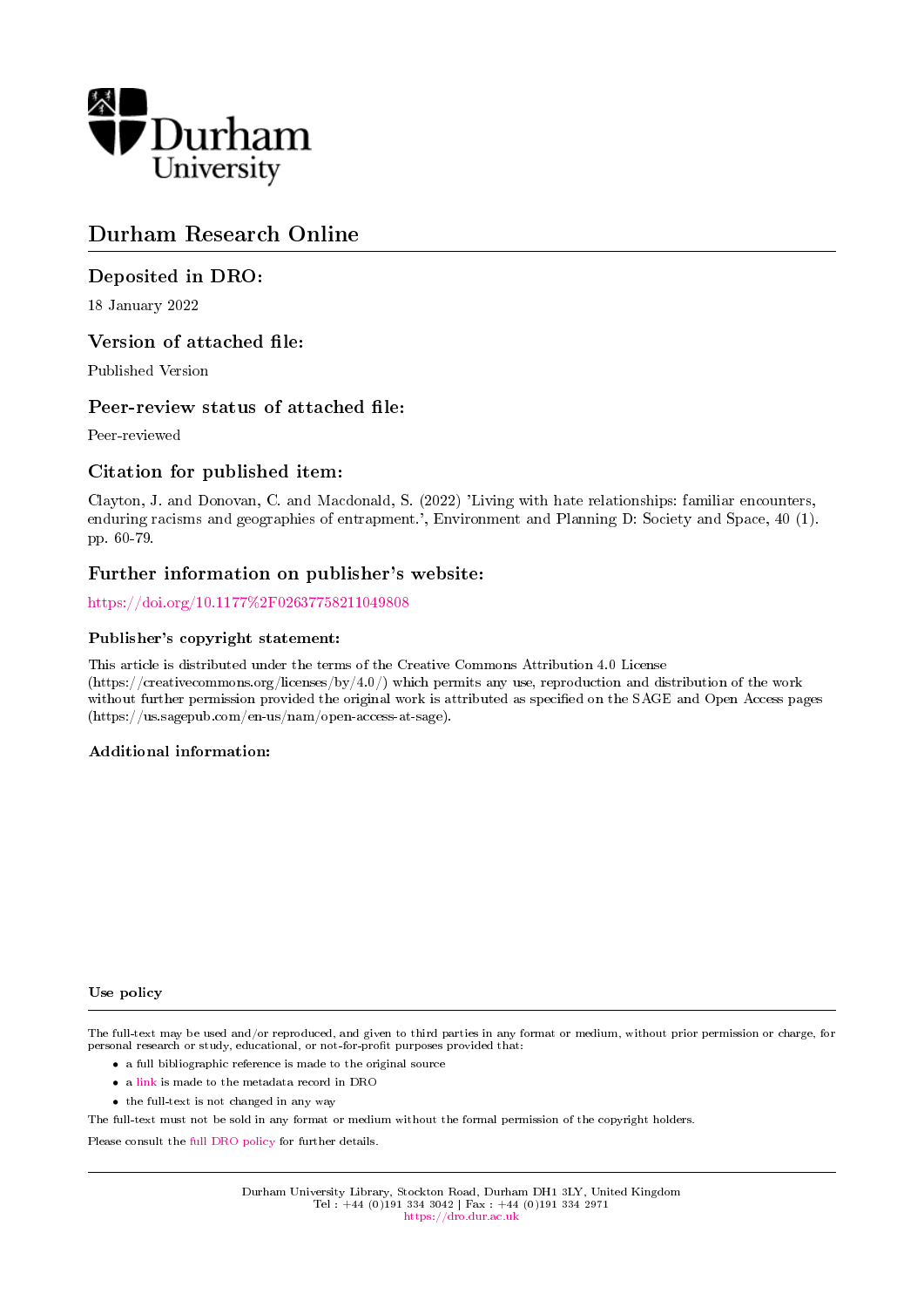# Society and Space

# Living with hate relationships: Familiar encounters, enduring racisms and geographies of entrapment

EPD: Society and Space 0(0) 1–20  $\circled{c}$  The Author(s) 2021

Article reuse guidelines: [sagepub.com/journals-permissions](http://uk.sagepub.com/en-gb/journals-permissions) [DOI: 10.1177/02637758211049808](http://dx.doi.org/10.1177/02637758211049808) <journals.sagepub.com/home/epd>



John Clayton **D** Northumbria University, UK

## Catherine Donovan and Stephen J Macdonald

Durham University, UK

#### Abstract

This paper utilises the concept of 'hate relationships' in conversation with the literature on geographies of encounter to explore experiences of racism for those entrapped by racist encounters with those who are familiar. In so doing, we attend to the uneven and harmful risks involved in some forms of everyday urban encounter. We draw upon case notes collated by a hate advocacy service in North East England, UK, to illustrate the cumulative damaging force of enduring hate relationships. By drawing parallels with work on domestic violence, we suggest hate relationships evident in our data exhibit distinct temporalities of routinisation, whereby harmful 'low level' violence, often under the radar of the criminal justice system, gains force through repeated neighbourhood-based encounters. In so doing, we also highlight both the situated and relational spatialities at work; localised encounters marked by familiarity, racialised territoriality and experiences of fear and immobility, but also relations of entrenched disadvantage and institutional failures that sustain harm. Concerted acts of resistance look to confront and/or escape these relationships, but as forms of resolution, where additional burdens are placed on victim/survivors, these are constrained by the same violent conditions through which such relationships are allowed to take shape.

#### Keywords

Hate relationships, familiarity, encounter, racisms, neighbourhood, entrapment

Corresponding author:

John Clayton, Northumbria University, Newcastle upon Tyne NE1 8ST, UK. Email: [john.clayton@northumbria.ac.uk](mailto:john.clayton@northumbria.ac.uk)

Article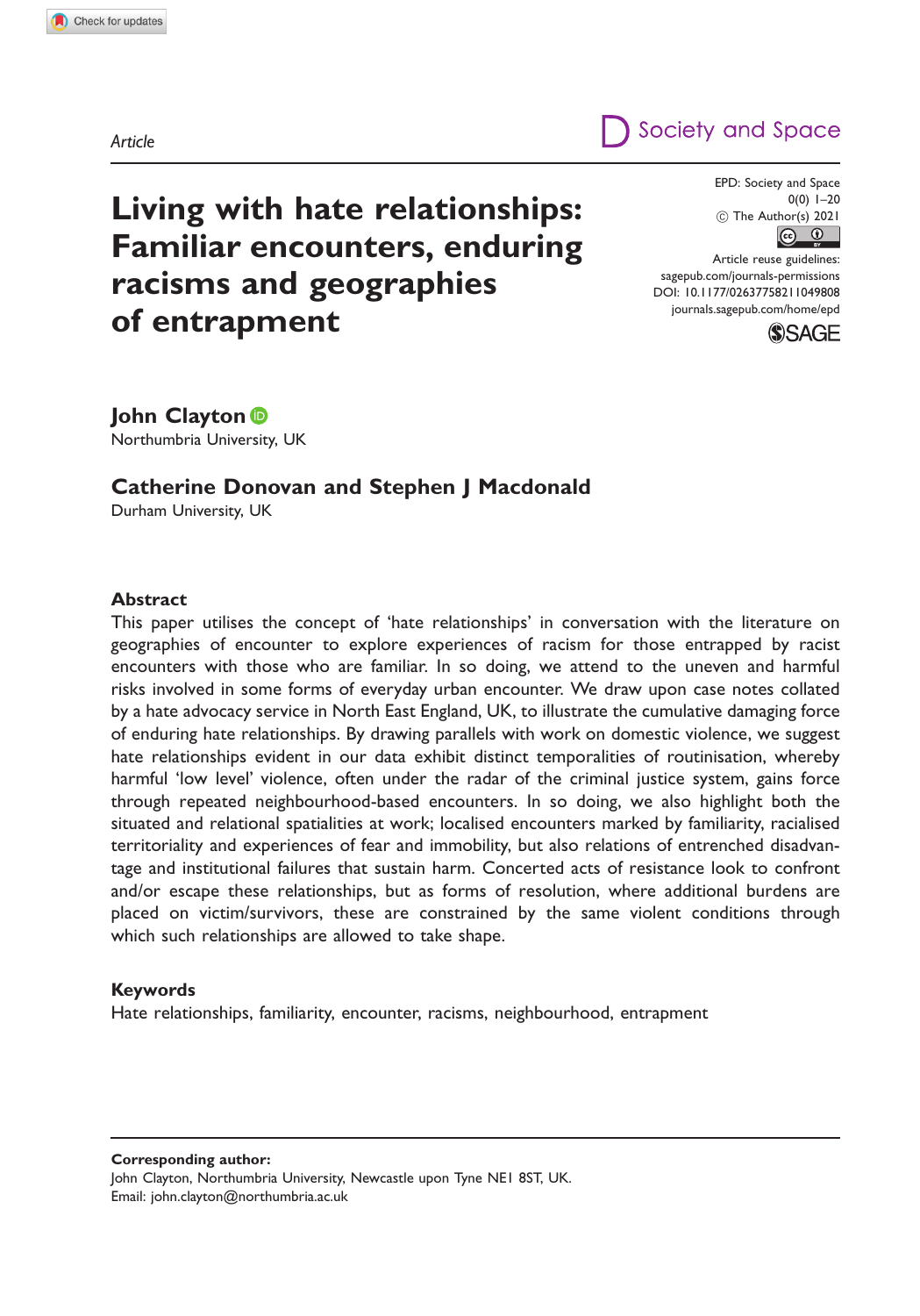## Introduction

[She] can't get her mobility scooter out because it is kept in the shed in the back garden, and she is too scared to go past his gate to get to it. They wait until he is out before putting their bins out. They don't feel safe using their own garden. They don't have a TV and keep their voices down in the house for fear of setting him off. (Layla<sup>1</sup>: Women, aged 30–40, 'Other' Ethnic Group<sup>2</sup>)

Exploring the concept of encounter, Wilson (2017: 452) identifies a 'specific genre of contact' employed to 'document how people negotiate difference in their everyday lives' (p. 451). The productive capacity of encounters with people, places and the morethan-human world, speaks to the active and contingent construction of identity and belonging. Beyond such ontological assertions, encounters are seen as practices which hold the potential to disrupt dominant, seemingly fixed and racialised hierarchies of belonging through negotiation but also through the navigation of multicultural and multi-racist places. While acknowledging the value of 'contact zones' (Askins and Pain, 2011) as sites of potential conviviality (Gilroy, 2004), this paper addresses the relative lack of attention to harmful 'scratches, bumps, crackles and hisses' (Nayak, 2017: 291) that mark, and in some cases overwhelm, daily experiences for racialised communities.

Racist harassment is often considered in terms of stranger relations, because of the 'affective estrangement' involved (Mason, 2005a). However, significant harmful encounters also occur between those who are familiar or at least known; where routines of neighbourhood proximity have implications for how discrimination is experienced as part of a condition of violence that 'burn[s] in the background of daily life' (Laurie and Shaw, 2018: 8). As is illustrated in the opening excerpt which speaks to Layla's fear of the prospect of neighbourhood encounters (related to both everyday racist harassment and impairments resulting from injuries that formed the basis for her asylum application), we emphasise the re-production of stranger-ness through familiarity. In so doing, we further understanding of the unevenly distributed risks and burdens of *certain kinds* of encounters (or their prospect), for those who become entrapped in what we term 'hate relationships' (Donovan et al., 2019). We conceptualise hate relationships as undesirable relations re-produced through ongoing spatially concentrated 'low level' acts of violence including forms of non-verbal intimidation and harassment interspersed with threats, verbal abuse and occasionally physical violence, that leave individuals and families anxious, afraid and trapped. The concentrated, cumulative and overwhelming character of these encounters highlights both the situated and relational spatialities at work; localised encounters marked by familiarity, racialised territoriality, fear and immobility, but in some cases also entrenched disadvantage and institutional failures that sustain harm. We examine such experiences through a qualitative analysis of case notes from a hate crime advocacy project in North East of England, where 'race' was the primary, but not always sole basis for referral.

We begin by highlighting encounters as everyday practices which offer progressive potential for co-existence, but which are also riven with contextual power relations and uneven racialised burdens. We then turn to the concept of hate relationships which helps foreground harmful encounters between those who are in some way known. Following an outline of our methodology, we draw on advocacy case notes to outline how the temporal (enduring and routinised) and spatial (concentrated yet relationally produced) character of hate relationships result in the emotional and physical entrapment of victim/survivors. Given the limits of institutional recognition, we close by considering acts of resistance and specifically the significance of residential mobility as an escape from hate relationships. We suggest that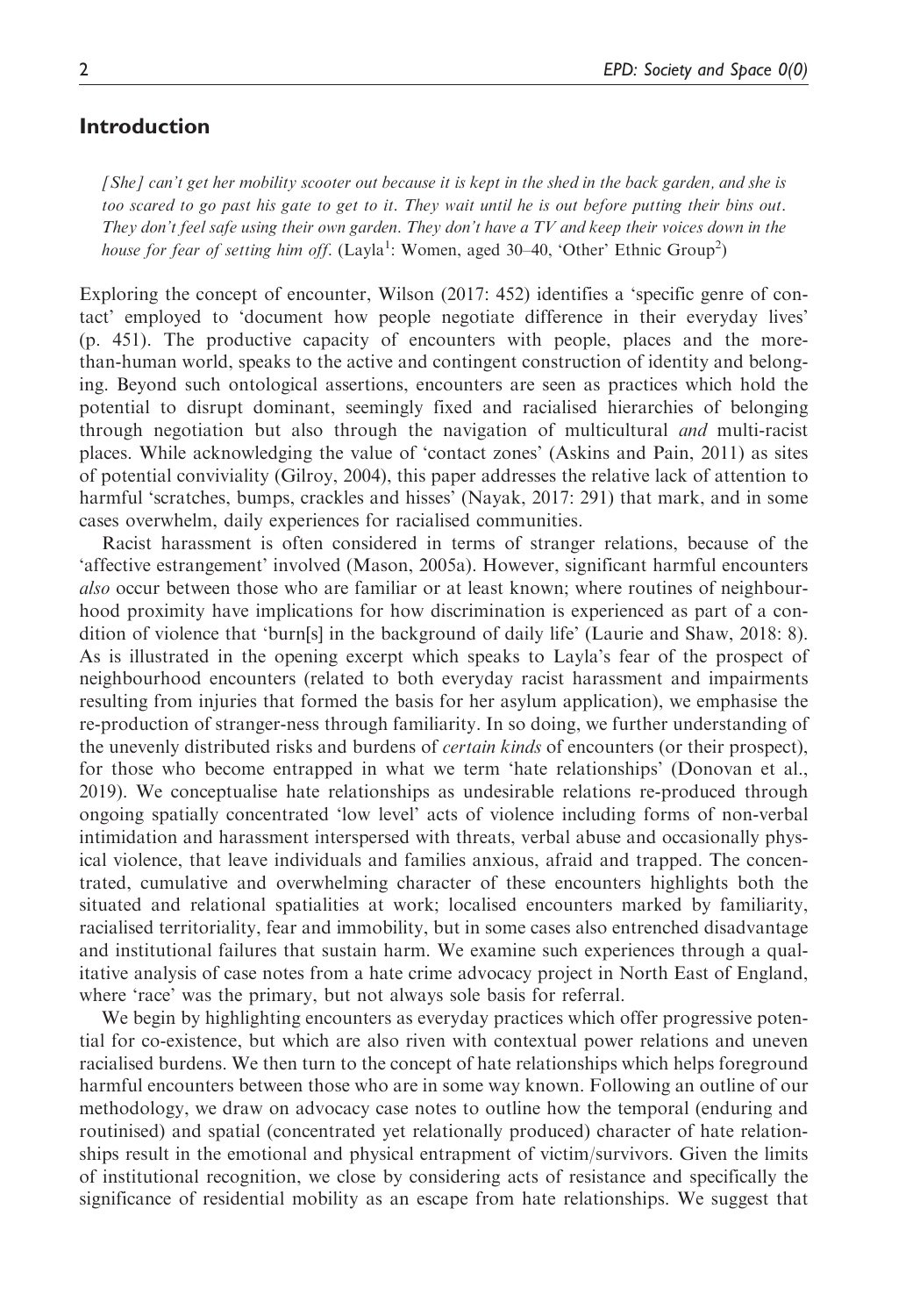under prevailing conditions, burdens of resolution fall on victim/survivors rather than perpetrators, institutional processes or the structural forces which facilitate hate relationships.

#### Geographies of encounter

The literature on encounter has an established history within the social sciences (Allport, 1954; Goffman, 1961; Schutz, 1973) but has seen increased attention from human geographers as a response to universalising, psychological and apolitical orientations of such work. With attention to the micropolitics of everyday life, Darling and Wilson (2016: 2) argue that what binds this interest is attention to four key areas: '... the maintenance, production, and re-working of difference; that encounters fundamentally frame urban experiences and subjectivities; that encounters produce and encompass multiple temporal registers; and that encounters offer points of possible transformation and an opening to change'.

The first and last of these points speak to a tension we explore here. While the promise of 'possible transformation' is valued in different ways within this literature, it is also widely acknowledged that the negotiation of difference is complex, fraught and embedded in relations of power. Considering such a recognition, we argue for a heightened awareness of the uneven racialised risks and burdens involved in sustained encounters characterised by both familiarity and stranger-ness.

#### Politics of encounter: Conviviality and conflict

Gilroy identifies an existent 'convivial culture' in Britain which he contrasts with a melancholic nostalgia for lost empire (Gilroy, 2000, 2004). Chiming with Halls' 'multicultural drift' (Hall, 1999) and drawing upon his own experience growing up in London, he recalls 'very complicated forms of interdependence ... where one set of habits flows into others and all of them are altered by that encounter' (Gilroy et al., 2019: 176). Conviviality, for Gilroy (2005: 58), emerges 'By making racial differences ordinary and banal, even boring' thus drawing on post-structuralist thought regarding the indeterminacy of meaning that can 'never be finally fixed' (Hall, 1997: 270), but also 'an alternative understanding of culture that focuses on what people do everyday rather than ... their cultural origins' (Back and Sinha, 2016: 522). Such ideas are at the heart of writing on encounter that focuses on multicultural urban settings (Darling and Wilson,  $2016$ ).<sup>3</sup> The 'throwntogetherness' (Massey, 2005) of urban life highlights the ways in which diverse trajectories come together and are actively (re)constituted through an array of interactions (Laurier et al., 2002: 353):

... people in cities do talk to one another as customers and shopkeepers, passengers and cabdrivers, members of a bus queue, regulars at cafes and bars, tourists and locals, beggars and bypassers, Celtic fans, smokers looking for a light, and of course in this case as neighbours.

A core thread of a 'convivial turn' (Nayak, 2017; Neal, 2013; Wise and Noble, 2016) considers how pragmatic lived experiences challenge 'panicked' (Neal, 2013: 309) and divisive politics through everyday inter-dependencies, solidarities and negotiations of belonging (Amin, 2002; Clayton, 2009; Oosterlynck et al., 2017; Watson and Anamik, 2013; Wise and Velayutham, 2009). These relations are practiced through a variety of temporalities including brief moments that might initiate openness to difference (Laurier and Philo, 2006; Lobo, 2015) but also mundane routinised patterns of encounter as hinted at in Gilroy's account. Progressive encounters might be pro-actively facilitated (Amin, 2002; Valentine, 2008), or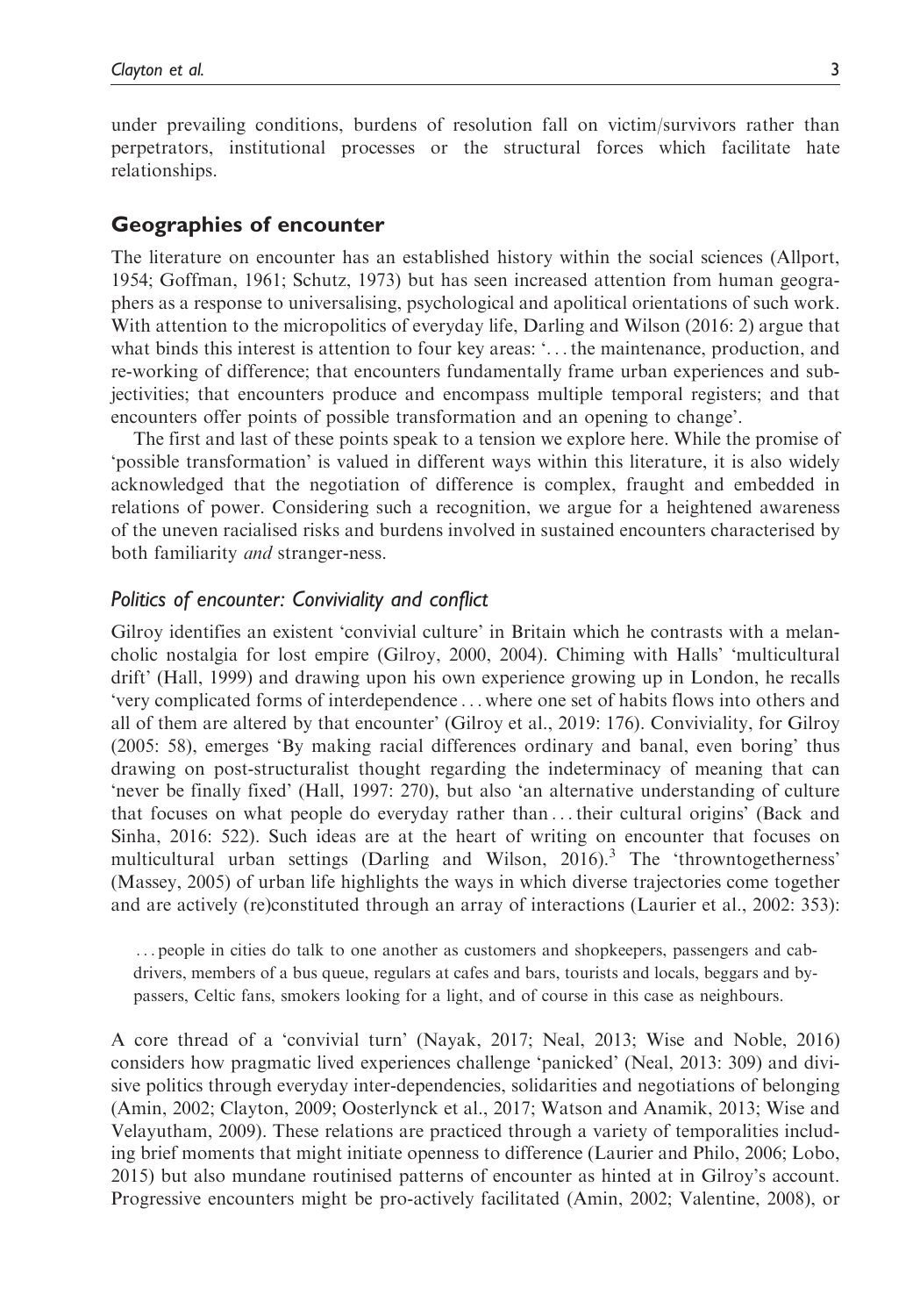generated through 'multiculturalism from below' (Wise, 2009); negotiations evident through spaces of education (Clayton, 2009), work (Rogaley, 2020), leisure (Neal et al., 2019), cafes (Jones et al., 2015) and places of residence (Cook et al., 2011). A focus on the space-times of encounter speaks to reflexive performances of identification/differentiation (Butcher, 2019) and the intensity of affective intimacies involved that have the potential to 'shift understandings of Self and Other' (Askins, 2015: 474).

While this emphasis on the transformational promise of encounters, leads Nayak (2017: 291) to suggest that 'much of the writing ... is largely celebratory', it would be misleading to argue that there is not a broad recognition of the limits and situatedness of encounter (Cook et al., 2011) and the force of harmful relations (Holloway, 2007; Nayak, 2010). The concept of conviviality for example, has been subject to clarification through rejection of a romanticised version of co-habitation, and a recognition of 'living together in unequal relations' (Heil, 2019: 8). Gilroy (2004: 40) himself asserts that recognising conviviality does not mean 'an absence of racism', illustrated in work focussing on the experiences of minoritised communities (Back and Sinha, 2016). Geographers, such as Valentine, have also sought to highlight those situations where '... proximity does not relate to meaningful contact'. (Valentine, 2008: 334). While Valentine's interpretation of 'meaningful contact' has been critiqued (Wilson, 2017), this work is part of a wider acknowledgment of the forces that shape the terrain through which encounters take place (Hou, 2016). As Valentine (2008: 333) states: 'The danger is that contemporary discourses about cosmopolitism and new urban citizenship, by celebrating the potential of everyday encounters to produce social transformations, potentially allow the knotty issue of inequality to slip out of the debate.'

The fragility of encounters 'as transformational' is also recognised. Racialised conflict can punctuate encounters that might at other moments offer hope of alternative ways of living (Harris, 2014). In her commentary, Wilson (2017: 457) recognises the simultaneous presence of 'risk, coercion and inequality' as well as 'co-constitution, improvisation and interaction'. However, her central contention is that encounters are unpredictable; shot through with chance, risk, shock, and rupture, because they are ultimately 'events of relation' (Wilson, 2017: 464). Rather than acting as a brake on what Valentine (2008) refers to as 'meaningful' encounters, riskiness is seen as the linchpin of potentiality. This speaks to the spontaneity of urban encounters that constitute events sometimes read in playful terms (Stevens, 2007). Indeed, Wilson (2017: 457) suggests that attempts to design out risk 'effectively destroy the very grounds for encounter in the first place'. We argue that more serious attention to the violent inequalities of risk is required, particularly where damaging encounters come to dominate lives.

#### Inequalities of risk and burden

We stress here that encounters are experienced through differential socially produced positionalities, with very diverse stakes involved. As Nayak (2017) shows, supportive relationships with local allies, can act as a 'salve' for young people experiencing racism. Yet, even apparently progressive relationships do not take place on a level playing field of risk and reward. As Bonilla-Silva (2006) argues, for many white people racism is seen as a matter of prejudiced opinion, something to be overcome through knowledge and communication. For those of colour, racism is more likely to be viewed as embedded, institutional and systematic – much harder to pin down and shift. hooks (1992: 23) uses the example of overhearing young white heterosexual men boasting of prospective sexual and racial 'targets' on a University campus, through which the Other embodies desire as transgression from the safety of the norm; a rite of passage, but also a means of dominance. As she notes, such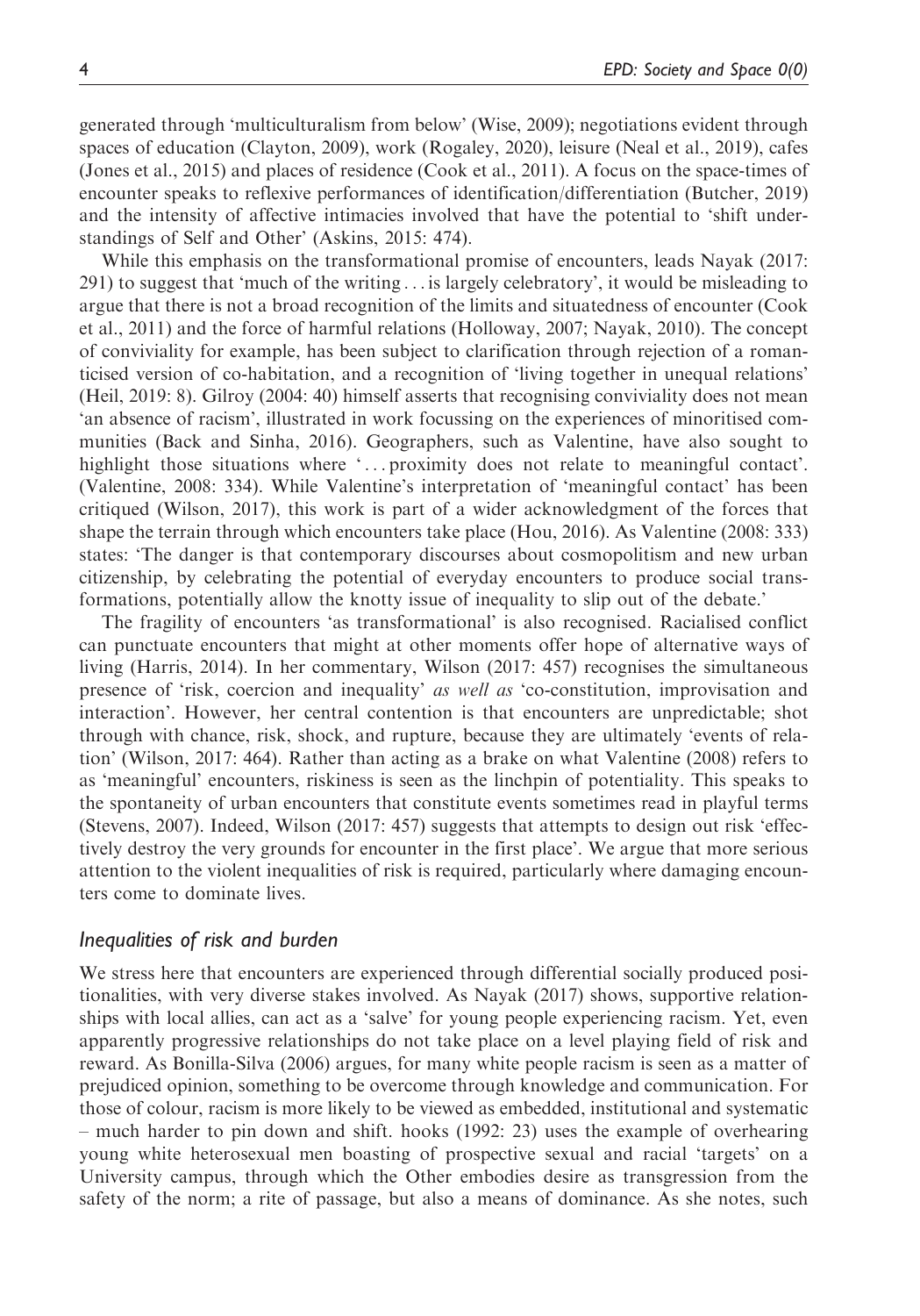encounters reveal and reinforce relations of power. 'To make one's self vulnerable to the seduction of difference, to seek an encounter with the Other, does not require that one relinquish forever ones' mainstream positionality'.

In other fields, we also see how burdens of negotiation and adaptation are unequally weighted. McGhee (2003) and Back et al., (2002) in their analysis of UK 'community cohesion' policy, problematise the whiteness of the 'common ground' to which racialised and migrant communities are expected to assimilate. In work by Moffette and Ridgley (2018) on 'Sanctuary Cities' in Canada, notions of inclusive hospitality reproduce paternalistic tolerance of the guest by the host. And for Butcher (2019), exploring adaptations made by young people in gentrifying Hackney, London, UK, there are classed and raced expectations about who is required to change to fit the 'new' neighbourhood. Questions of power take on further significance when considering everyday racist harassment. In recent research on Islamophobic incidents in North East England (Hopkins et al., 2020), for example, one female participant spoke of conducting reflexive 'risk assessments' before choosing whether to enter certain spaces. Those who are racialised are far from passive passengers, but encounters with people and places are bound up with uneven risks and burdens.

Awareness of these differential positionalities shifts attention from the examination of encounters as a means to a 'more general positive respect ... for Others' (Valentine, 2008: 325) (which diverts attention to the attitudes and practices of majoritised groups) towards an exploration of how the unequal terrain of everyday life is navigated by those living 'in the midst of racism's ruins' (Back and Sinha, 2016). Back and Sinha's (2016) work with young adult migrants in London shows how 'convivial worlds' are made using 'multicultural tools' in contexts of racism, immigration surveillance and hostile policing. In a similar sense, Peterson (2020) highlights how in Glasgow, ethnic and cultural minorities carve out alternative spaces of belonging through micro connections, amidst micro aggressions. Conviviality is both a means and product of those experiences but not necessarily an intended goal. We look to build on these contributions by suggesting that for those in our study, the omnipresence of racist harassment becomes overwhelming, or as Nayak (2010: 2374) in his study of 'race encounters' in the English suburbs argues: 'It is through these prosaic encounters that 'white lines' of power are enacted, embodied, and condensed, giving rise to an affective geography that tenuously secures, and thickens, the accumulation of race difference'.

Such experiences shift the terrain upon which relations are built and lives lived, where the overwhelming desire is not necessarily 'positive inter-ethnic relations', but freedom from hate. In Nayak's (2017) more recent work with young Bangladeshi women in Sunderland, attention is drawn to how 'race encounters' animate racial difference with alarming frequency in ways which scar lives. Through our own research in this same region, we show how hate relationships materialise through the routine spaces of the home and neighbourhood.

#### Hate relationships: Stranger-ness through familiarity

Research on racist violence in the UK (Hopkins et al., 2020) and Sweden (Listerborn, 2015) illustrates the significance of public spaces where strangers seize impromptu opportunities to target those who are unknown, yet simultaneously 'somebody that we recognise as a stranger' (Ahmed, 2000: 49). However, embodied differences deemed threatening, unwelcome, and 'out of place', are also formulated through encounters of routinised proximity. As UK government reports (Hambly et al., 2018) suggest, the majority of racist hate crimes occur outside or near to victims/survivors' homes and racialised conflict between neighbours is commonplace (Walters et al., 2016).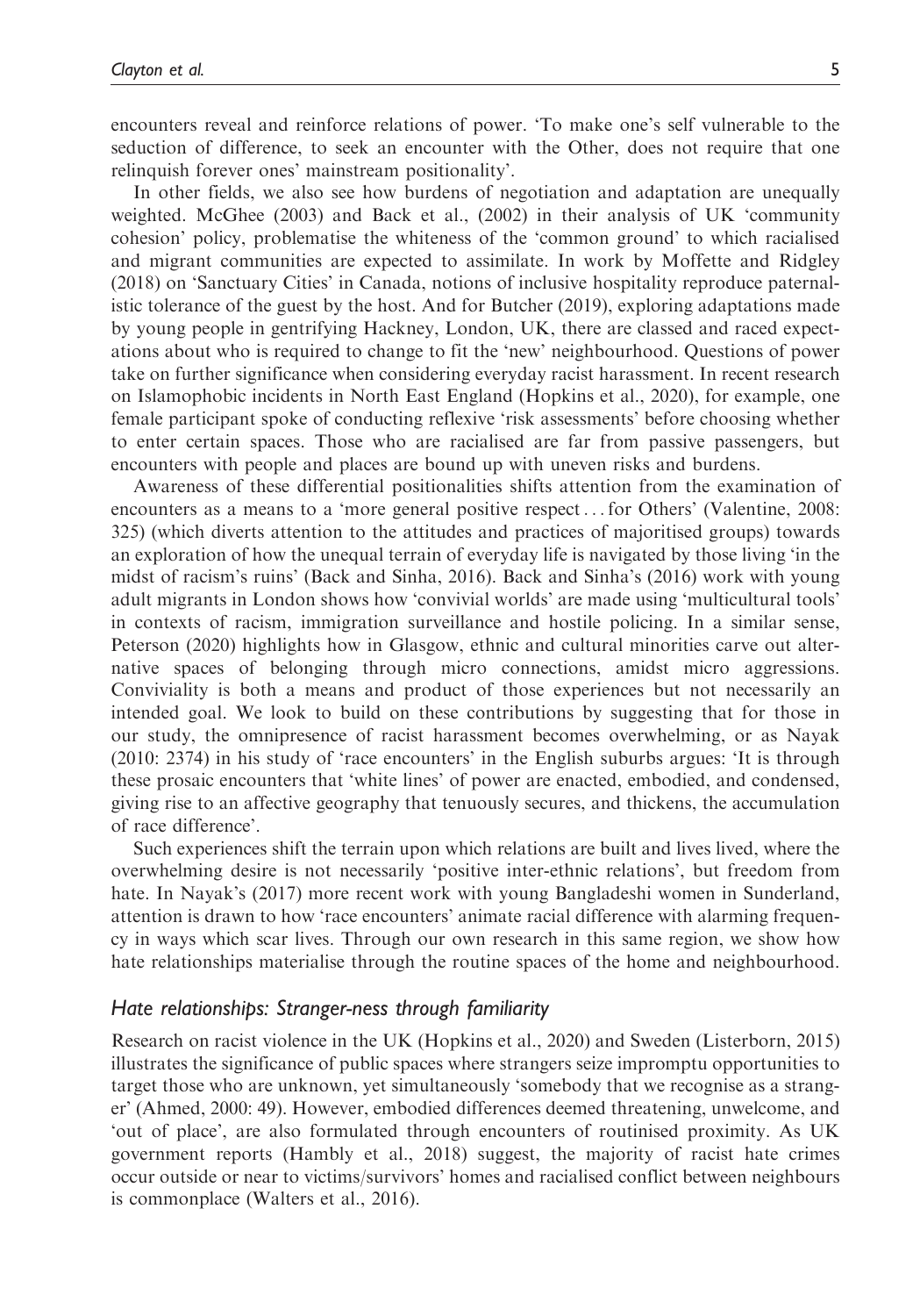Feminist geographers have extensively examined how gendered violence operates through what are considered 'private' home spaces (Little, 2020; Pain, 2014). These spaces of 'intimate geopolitics' (Pain and Staeheli, 2014) characterised by violence which may be hidden, controlling and embodied (Little, 2020), are connected to wider forces and gendered inequalities. This is an understanding of violence as a 'multi-faceted and multi-sited force – interpersonal and institutional, social, economic and political, physical, sexual, emotional and psychological' (Pain and Staeheli, 2014: 344). While proximity alone is no reliable way of assessing the character of relations, the propinquity of familiar yet hostile relationships conditions experiences, particularly in terms of coercive and controlling behaviour. While we do not make a direct equivalence with experiences of domestic violence, we draw parallels in exploring incidents of racism within some neighbourhood contexts. In so doing, we foreground experiences of those that are familiar because of their strangerness (Ahmed, 2000), but also estranged (Mason, 2005a) through their very familiarity.

A productive discussion of harmful encounters comes through a dialogue with the concept of 'hate relationships' that we outline in detail elsewhere (Donovan et al., 2019). Hate relationships are not just singular moments, nor are they solely inter-personal events. They accrue power through repetition at the intimate scales of the home and neighbourhood, but are also given weight through broader affective economies of hate (Ahmed, 2001) and relational 'violent conditions' (Laurie and Shaw, 2018). This brings our attention not just to moments of encounter but those forces which sustain such relationships and entrap victim/survivors. Ongoing forms of violence perpetrated by 'known' consistent individuals reinforce hierarchies through 'low level' acts, that feed off and contribute to established inequalities. These acts often fall under the threshold of criminality and in some cases, identification as violent or harmful. By drawing parallels with the domestic violence literature around coercive and controlling behaviour (Donovan and Hester, 2014), we emphasise temporal and spatial dimensions that result in cumulative psycho-social toll, immobility and entrapment.

### The study and methodology

This paper is based upon research conducted with an advocacy organisation in North East England. Amongst other services, the organisation receives funding from the Police and Crime Commissioner for Northumbria to provide a Hate Crime Advocacy Service. The service helps those at risk of, or affected by hate crime to speak up, secure their rights and navigate appropriate services or support. The service covers all protected characteristics (under the Crime and Disorder Act 1998 and Criminal Justice Act 2003) of 'race', religion, disability, transgender identity and sexual orientation. Individuals can self-refer or may be referred by those concerned about their welfare. The overarching aim of our study was to assess the extent to which cases reported might be defined as 'hate relationships' (Donovan et al., 2021).

We accessed advocates' case notes which document all communication with clients from the period 1 June 2017 to 31 March 2019. One hundred and eight-two cases were referred with  $181$  accepted.<sup>4</sup> The client profile was evenly balanced in terms of gender, with the majority between the ages of 26 and 50 (72.1%). In terms of ethnicity, although a broad spectrum of ethnic groups was represented, the largest groups identified (making up 74% of clients referred) were White British<sup>5</sup> (25.3%), Black/Black British – African (18.5%), Other Ethnic Group  $(15.8\%)$  and 'Unknown'  $(14.4\%)$ .

The accounts recorded in the case notes varied between cases and advocates with some including comprehensive detail of key episodes, meetings and interventions. These notes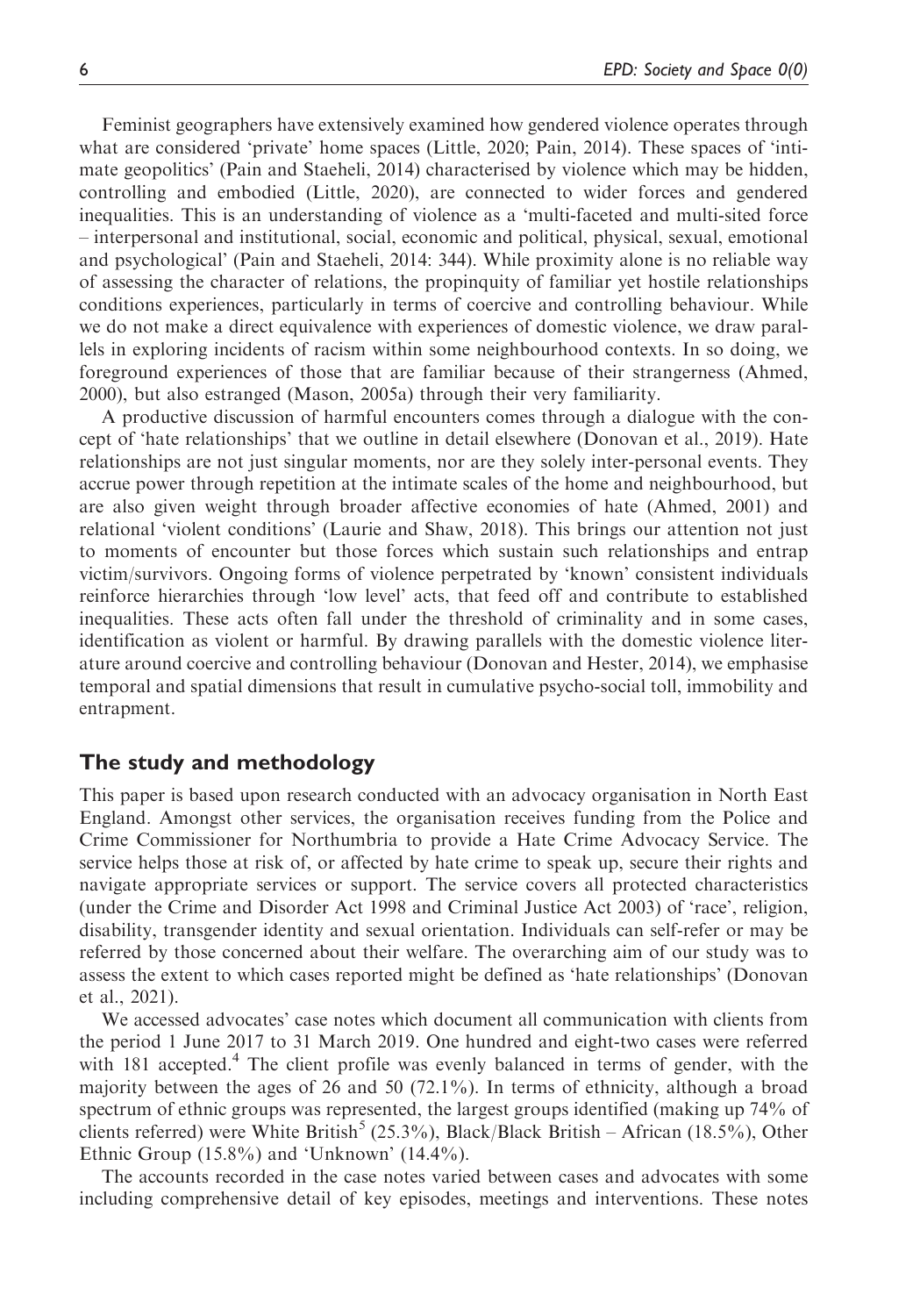were interpretations of events by advocates, but in some cases included direct quotes from clients. Case notes were filtered to identify those exhibiting characteristics of 'hate relationships'. This judgement was based on whether there had been repetitive incidents generated by the same perpetrator(s) and suggestive elements, in the description of impacts on clients, of coercive control. This process generated 50 relevant cases (27.6% of overall accepted cases), which were anonymised for thematic analysis utilising NVivo qualitative data analysis software. Out of these 50, some notes did not have overt evidence regarding the identifiable elements of hate relationships, yet evidence was identifiable in clients' eagerness to achieve resolutions and their desire to be rehoused, to have security equipment installed or to get the police involved.

While it is recognised (as is evident in Layla's account) that experiences of hate are intersectional (Macdonald et al., 2021), the focus of this paper is on cases where the primary basis of the incident has been recorded as 'race' and/or religion, which makes up the majority of the filtered incidents in this period (68%,  $n = 34$ ).<sup>6</sup> In terms of perpetrators of 'race' based incidents, where this was clear from the notes, 18 were 'neighbours' and 11 'local'. Clients' gender was evenly balanced between males and females.<sup>7</sup> Thirty-one  $(91.2%)$  were identified as non-White British'.<sup>8</sup> Eleven (32.4%) were identified as Muslim, seven (20.6%) Christian, seven  $(20.6\%)$  as Other religion, three  $(8.8\%)$  as no religion and 10  $(29.4\%)$  as religion unknown. Cases were concentrated in some of the most deprived areas of Newcastle-upon-Tyne – consistent with previous research conducted on third-party hate reporting in the region (Clayton et al., 2016). However, there were also cases in other parts of the region, including rural Northumberland and more affluent urban areas.

Our methodology contrasts with 'livelier' ethnographic accounts employed in the encounter literature (Askins, 2015, Nayak, 2010, 2017; Wise and Velayutham, 2009). Multiple layers of interpretation (referral, advocacy and analysis) entail a degree of distance from lived experiences. The focus of advocacy is also on supporting clients through harmful episodes – not always inclusive of wider (potentially non-violent) experiences. However, the value of our approach lies in the power of mediated accounts that have been silenced and ignored. Our research shows how advocacy often provides the first opportunity to be properly listened to and taken seriously, despite in some cases, years of trying to bring these harms to light (Donovan et al., 2021). With the use of these notes also comes a responsibility to respect the confidentiality of clients. In the analysis that follows, we have therefore sought a balance between humanising detail whilst ensuring the anonymity of those subjected to hate relationships.

## The space-times of hate relationships

For cases filtered as 'hate relationships', there were mutually constitutive temporal and spatial characteristics identified. The encounters which re-produce hate relationships are enduring and routinised, spatially concentrated yet also relationally produced. We explore these dimensions to illustrate the damage of hate relationships in which clients became entrapped.

#### Enduring and routinised encounters

Established literature on urban multiculture explores a spectrum of temporalities from the fleeting (Wilson, 2011) to 'sustained encounters' that may engender forms of empathy (Matejskova and Leitner, 2011). In our work, we focus on the impact of harmful encounters where they are constitutive of normalised hate relationships, which do not lead to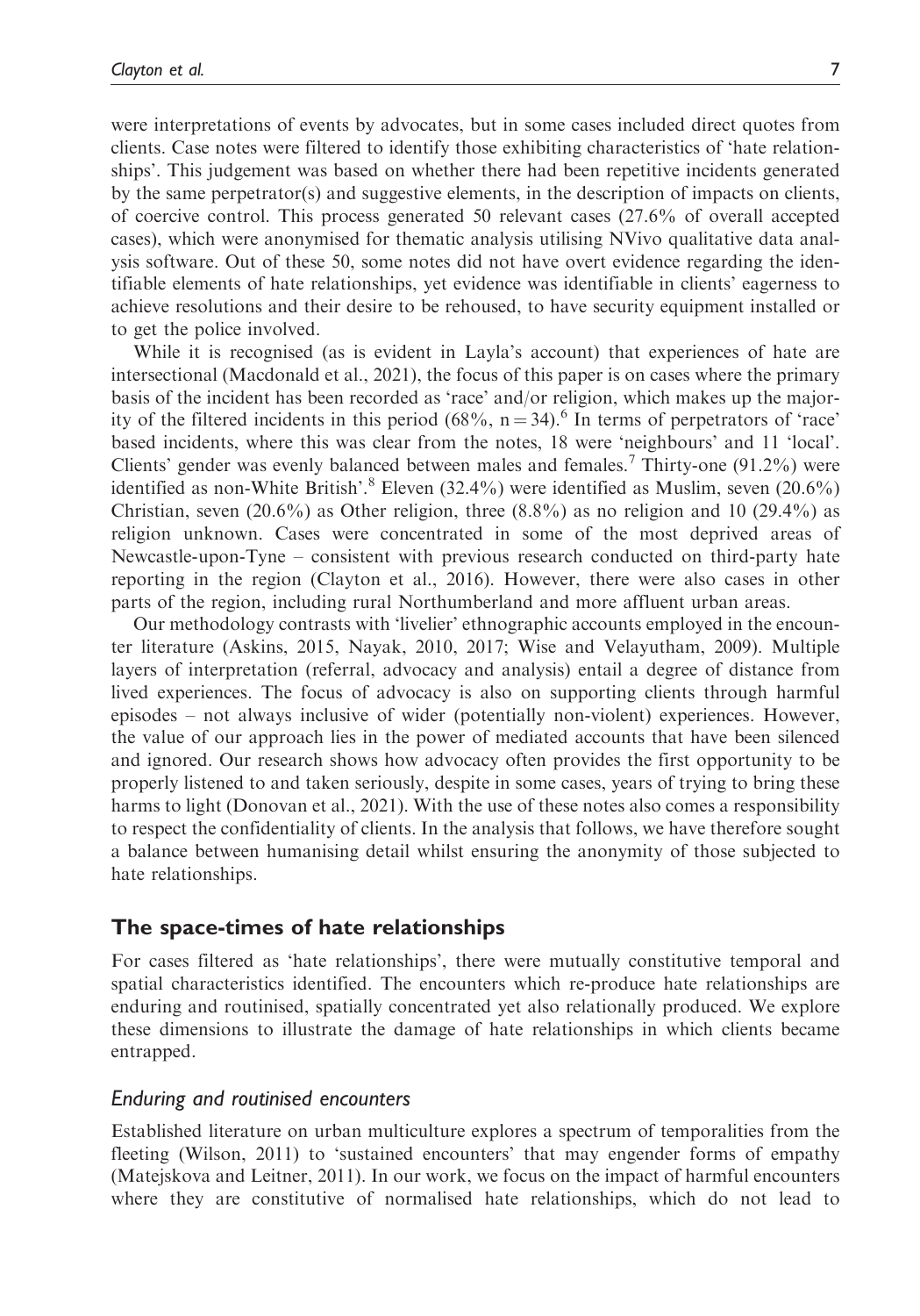'apathy and indifference' (Laurie and Shaw, 2018: 14). Hate relationships take the form of multiple incidents that might be considered 'low level' harassment, committed consistently by the same perpetrators, in these cases, neighbours or 'locals' (Donovan et al., 2019). These acts often do not meet the threshold of a hate crime, and in some cases such as Mustafa's, it appears as though acts are committed with an awareness that actions go under the radar.

 $\ldots$  he has been having constant problems with the next-door neighbour [who] has been shouting, using insulting words, banging on the door or the wall, putting his bin in their front garden, and blocking the shared access path to the back garden so they can't get their bin in or out. He often bangs for about 5 seconds, which is not long enough for client to record or report to the council. (Mustafa: Man, aged 40-50, 'Other' ethnic group)

The range of acts included the throwing of objects such as stones, mail being stolen, the placing of bins and other objects in the way of houses, leaving dog faeces in front of properties, blocking parking space and flat access areas, the damaging of property and cars, nonverbal intimidation and the use of noise to disturb and upset clients, particularly late at night and early in the morning. Such actions were sometimes interspersed with more explicit verbal abuse and threats as Imani's case makes clear:

... adamant that those are the same youths who were verbally abusive towards her last year, when they were heard shouting towards her: "we will drag you and your black bastard (meaning 3-year-old son) on the street and beat you", said that the verbal abuse occurred when client challenged their behaviour (youths were seen throwing stones on the estate from the roof). (Imani: Woman, aged 30-40, Black/Black British-African)

Taken as individual acts, some encounters might not be considered as violent or discriminatory. Taken together through repetition and in relation to more explicitly racist language and occasional physical violence, hate relationships, driven by an orientating force of whiteness (Ahmed, 2007), become apparent. The length of time over which such encounters are experienced is variable, but in some cases, as we see below for Fatima, this spans decades and was repeated with regularity. Since 2010, she has reported 36 racist incidents to Northumbria Police. While specific perpetrators over this longer timescale may have varied, a relationship was established between Fatima and those identified here as 'lads'. This account suggests a sense of being 'stuck' (Straughan et al., 2020) over an extended period in conditions over which Fatima had limited room for manoeuvre, apart from erecting a fence to prevent incursions.

Client has experienced racist abuse in [city] for around 30 years but has gotten worse since her husband died. She says that when she goes out lads shout abuse at her, including threats to cut her up in pieces and threats to rape her - this would happen twice a day sometimes... They were coming into her backyard with their bikes, saying 'we're going to get you', 'there's the n\*\*\*\*\*' and 'why don't you open a corner shop'. She has had [a] tall fence put up since then. (Fatima: Woman, aged 60–70, 'Other' ethnic group)

Reasons for referral in the case notes of all those experiencing 'hate relationships' are defined by the 'constant' and/or 'ongoing' nature of the harassment. The enduring nature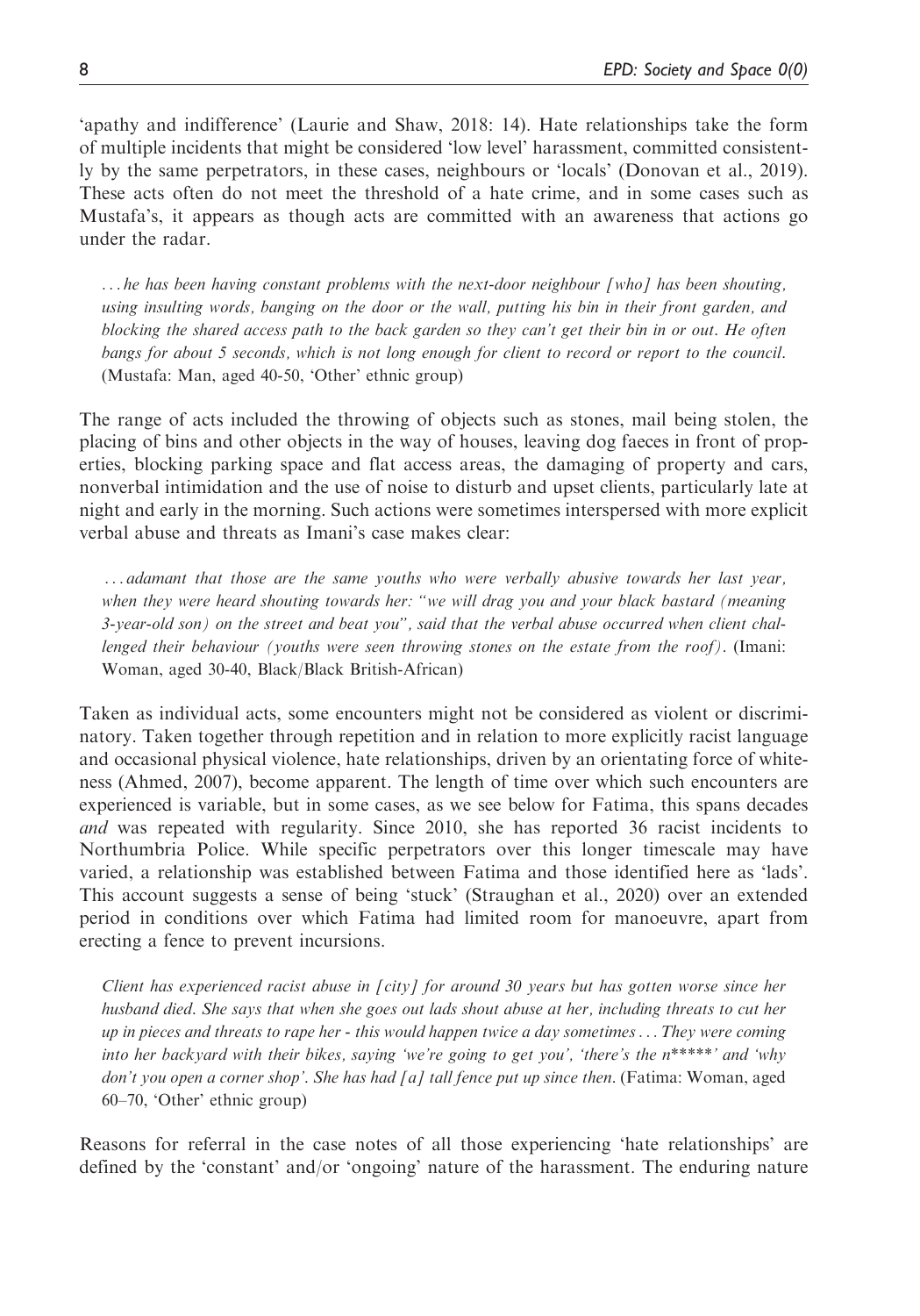of encounters combine with routinisation, to form what is referred to in the case of Mustafa and his sister as a 'steady stream of harassment'.

...these incidents form a steady stream of harassment and bullying that are having an increasingly severe impact on the client's and his sister's lives. To the extent that they genuinely fear that they may be physically attacked and even killed. It is this overall pattern of harassment that is the issue. (Mustafa: Man, aged 40–50, 'Other' ethnic group)

These normalised (yet not accepted) relationships have a cumulative impact. The ongoing character of violence results in a psycho-social toll, that over time wears victim/survivors down, with significant implications for mental and physical health (Macdonald et al., 2021). In the case of Fatima above, it was recorded that she felt 'degraded, exhausted and very hurt' and would sometimes stay in bed for a week because she 'can't face getting up'. There are several other instances where the mental health of clients is explicitly raised and eight participants (out of 50 filtered cases) reported changes in their physical health such as heart attacks and strokes due to them being subjected to attack, ridicule, but also as we discuss further below; confinement and inadequate support.

Despite evidence of constancy, there can also be irregular rhythms. As is clear above, the death of Fatima's husband had significant influence on the regularity and severity of this abuse. Incidents may flare up and die down again, due to various interventions, changes in circumstances for either/or victim/survivors and/or perpetrators and even in some cases, changes of season. Yet, when they do begin, they are often repeated with regularity. This can be seen in the case of Aras (Man, aged 30–40, 'Other' ethnic group), where a temporary resolution was achieved through forms of negotiation between perpetrators and victims and apologies were made, but for un-documented reasons, incidents revived: 'They have said sorry, but then they start up again'. In addition, as Laurie and Shaw (2018: 13) suggest, 'violence refuses to be bounded by a temporal event and can haunt the future potentials of subjects'. As seen for Layla at the outset of the paper, even in the absence of violence, the prospect of further incidents hangs heavy, and fear has a disabling effect.

#### Spaces of familiarity and entrapment

As we write elsewhere, 'hate relationships might not only exist between individuals but with locations associated with individuals' (Donovan et al., 2019: 192). We draw attention here to the home and neighbourhood, which become sites of insecurity, immobility and confinement. As Mason (2005b) notes, for those incidents which constitute harassment though repeated patterns of targeting, 'residential localisation' becomes even more important. In our data, perpetrators were mainly next-door neighbours, family and friends of those neighbours, those living in the same streets or adjacent roads, or those from the local area who become recognisable (Mason, 2005b) as part of neighbourhood-based routines.

Unlike some writing on conviviality and neighbourliness (Gilroy, 2005; Heil, 2014), the cases referred to here are not always situated within what might be described as ethnically diverse neighbourhoods. Practices of community-based security and support (Phillips et al., 2007) seem absent in many cases and the sense of isolation from proximate support networks is implicit. While some clients mention positive relations with other neighbours, others experience their localities as what Spicer (2008) calls 'excluding neighbourhoods'; limiting the ability to develop affective ties which as Méndez and Otero (2018) suggest might insulate people from neighbourhood conflict. This has implications for the situational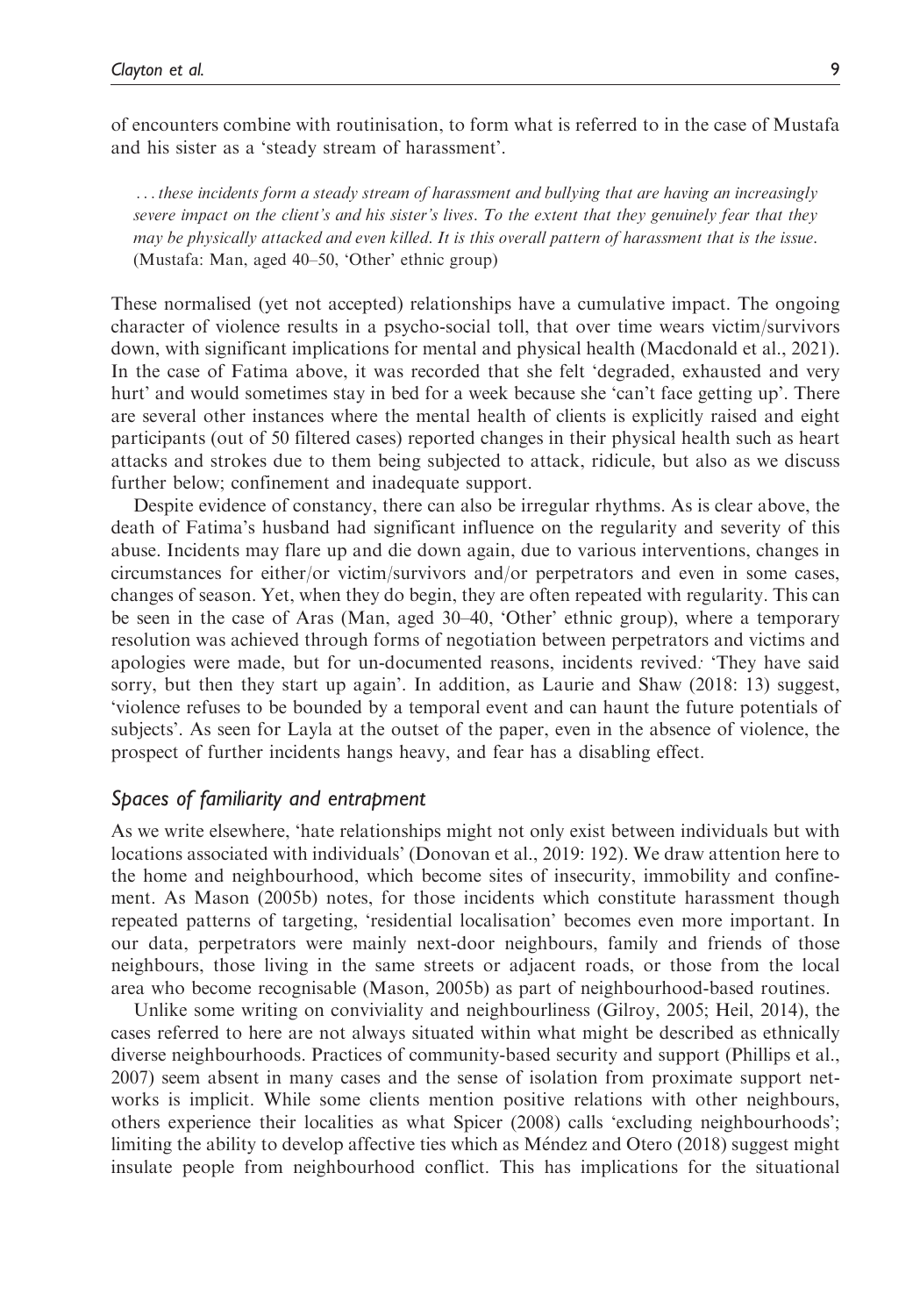vulnerabilities we discuss in the sense that unwanted attention is directed towards clients who become hyper visible in neighbourhoods characterised by whiteness, deprivation and socio-economic marginalisation (Clayton, 2008). The consequence of this is racialised territoriality at both local (see Saabir's account) and national (see Rose's account) scales:

On the 8th November he was having some work done to the house when the kids threw stones over the wall, cracking a window. Client took photos and reported this to the police. He also went to speak to one of the kid's parents. The kid said: 'this is Leighton Estate<sup>9</sup>; you shouldn't be here'. (Saabir: Man, aged 40–50, Asian British-Indian)

She went outdoor and start recording and taking pictures of them. They called her a 'fucking bitch' and told her 'to go back to your fucking country' (Rose: Woman, aged 30–40, Black/Black British-African)

Many of the incidents documented are proximate to the victim's home, or on occasions the home becomes the target. This reduces the ability to avoid, escape, or rework the basis of these relationships. Encounters with those who are familiar *but also* violent, compromises the safety and security that homes should, but often do not, provide (Tyner, 2016). The position of the home within the neighbourhood is also significant. While the home may provide some respite from exposure to harmful encounters beyond its walls, violence cannot be forgotten or entirely escaped. As referenced above in the case of Layla, if the situation remains unresolved, clients continue to be haunted. This fear also means that behaviour is self-regulated. In the following example, Faizan, whose family were seeking asylum in the UK and were already struggling with PTSD, became hyper vigilant of their behaviours (such as his young children crying) to avoid 'igniting the neighbours' who had recently moved in below them. The quality of the built environment is significant here. The type (often flats and terraced housing) of housing means neighbours often live cheek by jowl, where walls, ceilings and floors are thin and where the lives are not as 'private' as they would be in more affluent housing contexts (Koch, 2018).

... the new neighbours from downstairs- 4 occasions of banging on the door, shouting abuse  $(1<sup>p***</sup>)$  and other words which he couldn't catch), complaining about the noise. Family has been keeping the noise to a minimum and 'feel like thieves in their own home', creeping around to avoid igniting the neighbours. (Faizan: Man, aged 40–50, Asian/Asian British-Pakistani)

In other cases, racism is perpetuated within the home. There are examples (as seen for Fatima above) of perpetrators physically entering the home-space of the backyard, but hate relationships can also develop through intimate familial relations. While Valentine et al. (2015) highlight that in some families defined by racial diversity, there is a need (based on love and obligation) to find a 'moral proximity', it is also true that difference can be treated as a threat, disrupting 'idealised imaginings of how family 'ought to be'' (p. 292). In our study, there is evidence of racism directed at fellow family members. Living with difference is literally played out in ways that expose the situational vulnerabilities of clients through intersecting racialised and gendered violence (Hopkins, 2019). For example, Nala, continued to share a house with an ex-partner who was physically abusive towards her and her children as well as overtly racist towards them and others. This stark hate relationship appears akin to post-separation abuse that can result from a domestically violent and abusive relationship.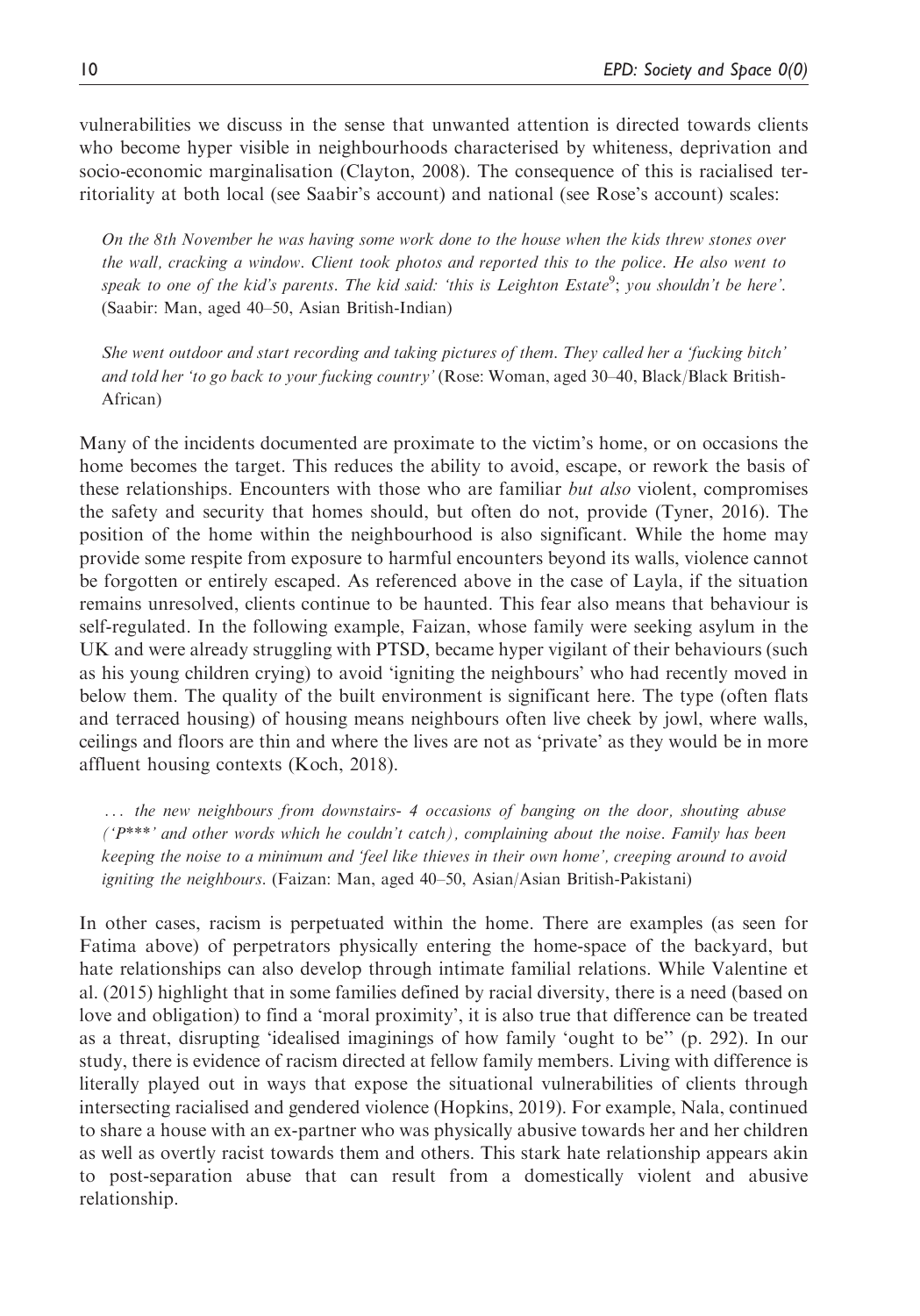Ex-partner's racist attitudes and behaviour became worse and worse throughout the last two years. This included things like humiliating black waiting staff at Nando's, talking about 'immigrants' and 'wanting his country back', praising Trump and his racist attitudes, humiliating her older son for his choice of (black) music and dance styles. (Nala: Woman, aged 40–50, Black/Black British-African)

There is also a dangerous ambiguity at work in some experiences of home life and the 'outside world'. For those subjected to hostility, there is a fear of leaving the home in anticipation of confrontations (see Fatima's account above and below). In other examples (see Ali below), the reverse was the case – where he would avoid returning home. In both cases, the home space become a source of fear. Such risks were actively navigated (Hall and Bates, 2019), but in so doing, a further layer of unfreedom materialises; a sense of carcerality (Moran et al., 2018).

Client says that she feels like a prisoner in her home ...If she goes out she has to check that there's no-one around, and she ends up not going out at all. (Fatima: Woman, aged 60-70, 'Other' ethnic group)

'I'm trying to keep myself at work rather than staying at home' (Ali: Man, aged 40–50, unknown ethnic group)

#### Relations of entrapment

Drawing attention to the entrapments that hate relationships produce, requires consideration of the forces that give weight and longevity to these experiences. This moves our attention away from direct forms of intentional violence perpetrated by identifiable offenders, to think through how hate relationships are also constituted in relation to 'intimate violence [that] may be tacitly or explicitly sanctioned by states and institutions' (Pain and Staeheli, 2014: 344). The case notes do not always speak to direct forms of institutional violence – but in all cases constitute part of a landscape and atmosphere of harm. The cumulative toll on health and wellbeing is exacerbated by the (in)actions of key local institutions which includes not taking clients claims seriously, being dismissive and failing to adequately record incidents; 'where doing nothing is a cause of harm' (Laurie and Shaw, 2018: 9). For Jo and her family, the fact the Police have failed to take seriously their experiences has stretched this hate relationship out for years. *The effects of all this over* the past 4 years have been immense. Husband has faced huge amounts of stress and humiliation in visiting court, solicitors, police stations etc. 'Son's mental health and wellbeing have been hugely affected.' (Jo: Female, aged 40-50, White British, husband also identifies White British but racially targeted due to 'darker tone').

Some clients are more explicitly forced into and trapped within hate relationships because of limits on freedom of movement. Those subject to the asylum system, for example, have no control over where they live and the nature of their accommodation (Kissoon, 2010). Forced dispersal across the country into often inadequate accommodation can occur at short notice. In one such case, the family had been moved from a city in the English Midlands (where they were relatively happy) to a city in North East England. For those seeking asylum, housing is privatised (Darling, 2016) and there has been much controversy over this provision in the region amidst an explicitly 'hostile environment' policy context (Cassidy, 2020). Upon their relocation they have experienced '... problems everyday going to school or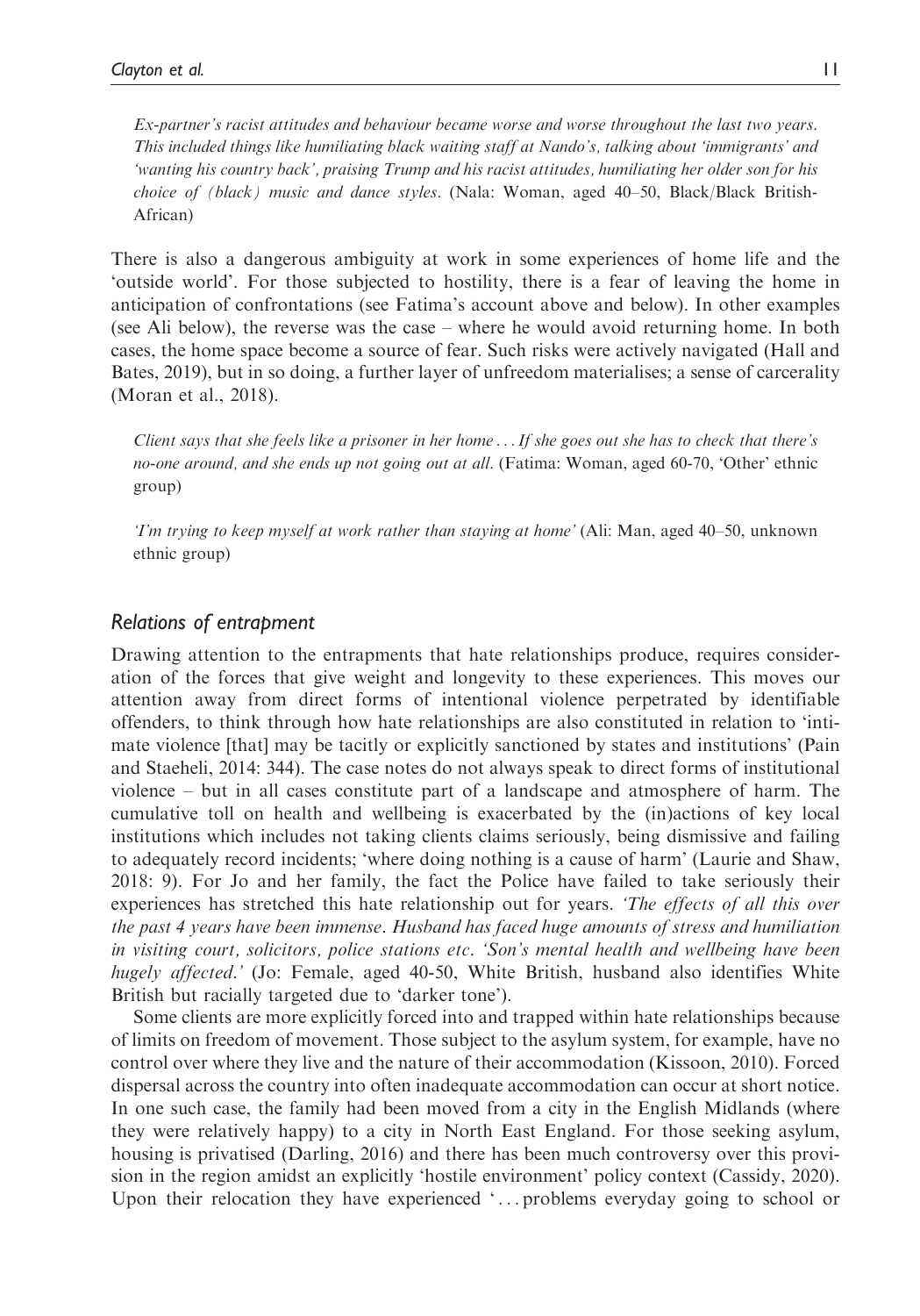shopping, with neighbours swearing at them and being racially abusive'. After several months, the family were re-housed again (in another northern English city) despite their appeals.

Most, although not all, cases examined took place in deprived neighbourhoods and social housing (21 out of 34 cases). For these residents, our data suggests Housing Associations (HAs) play a crucial role in re-producing both the likelihood of, and harm caused by, hate relationships. As a key part of the UK social housing landscape, HAs are not-for-profit organisations that own, let and manage rented housing, often to those on low incomes. They have a responsibility to maintain properties and ensure the safety of homes that are fit for habitation. One the main obstacles in allowing HAs to adequately respond to incidents is that they do not have the authority to intervene, yet as mentioned above, the Police are often unwilling to recognise the situation as serious enough to pursue. There is evidence to suggest that in some situations HAs have not taken seriously justified requests of tenants which would help them to better deal with harassment. For example, requests for a walled garden to prevent unwanted incursions were turned down and in another case the client's request for help paying for insulation to be fitted in alcoves to prevent noise-based harassment was unsuccessful.

In other cases, there is evidence that local authority Anti-Social Behaviour teams and the Police, have colluded with perpetrating neighbours, for example, to minimise the chances that surveillance technology would pick up the level of disturbance being experienced. There is an emphasis here on the pacification of offenders, which speaks to institutional indifference and arguably institutional racism. Again, we can see parallels with the domestic violence literature which emphasises the collusion with and condonement of men's violence by the criminal justice system (Dobash and Dobash, 1979). The result for those who are victimised is a further sense of entrapment as routes to recognition and support are narrowed. This excerpt from an email sent by Raha whose family had experienced multiple incidents, including incursions onto her property, provides evidence of feelings of frustration and distrust. She had been logging incidents with the Neighbourhood Housing Team, but reached a point where she has stopped reporting due to a lack of action.

From being a victim of hate on several occasions and the police refusing to put CCTV cameras up and now gaining access to my property back garden without my consent has added fear stress and invaded my privacy. I have reported this once again to the council who have said they can't do anything about it as it is a private landlord and to contact the police ... I am feeling very vulnerable at this moment of time and embarrassed I am trapped in my own home and the council and the police are doing nothing. (Raha: Woman, aged 30–40, Asian/Asian British-Bangladeshi)

Clients become entrapped in enduring and spatially concentrated relationships that produce vulnerabilities, not due to their own identities, nor through problems innate to specific neighbourhoods, but through the relations that sustain fertile ground for hate relationships to take hold. While not all institutional responses were perceived as negative, the sense of not being believed and not possessing adequate evidence for a concerted response that would alter the situation, was clear.

#### Resistance, negotiation and escape

Clients were not entirely reliant on local institutions in their responses. As Browne et al. (2011) illustrate in relation to LGBT safety, community-led responses emerge through recognition of inadequate formal responses. Willingness to become involved in the advocacy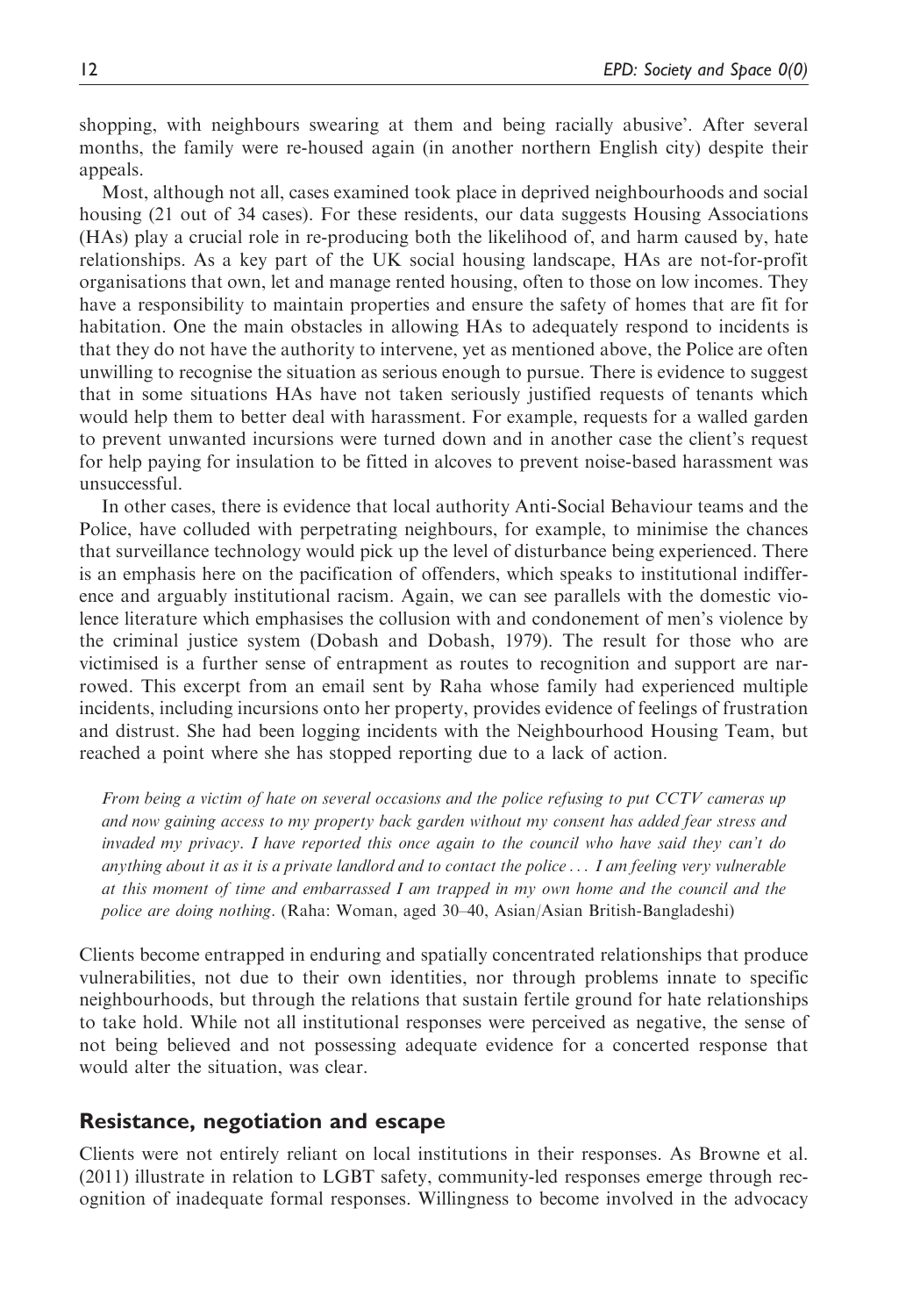process already signifies a challenge to the direction of stigmatisation (Donovan et al., 2019). Despite the habitual and normalised status of hate relationships, and the manner in which structural violence might become taken for granted (Laurie and Shaw, 2018), experiences of hate are not deemed acceptable by victim/survivors.

In addition to the self-regulation noted above in Faizan's case, there is evidence of clients attempting to negotiate with perpetrators. We have noted that everyday negotiations of difference are central to the encounter literature. However, there is a dearth of work considering the type of negotiations seen in our case notes, pro-actively initiated by the victim/ survivor with the aim of de-escalating situations and altering the terms of the relationship. The case notes speak to some courageous efforts to confront perpetrators, their families and acquaintances, despite the clear risks involved. For example, we saw in the case of Saabir, that the client took photos of a cracked window, reported the incident to the police and spoke to the parents of the perpetrators. In some cases, such as for Gloria, this form of victim-led negotiation yielded relative success in allowing for a less tense coexistence when confronting parents of a young neighbour consistently targeting them and their property (including their car).

They have spoken to his mother, who did offer to pay for the damage, but told her they simply wanted his behaviour to stop. Since then things have been quieter, and they have been experimenting with parking closer to the house. However, they are deeply affected by this. (Gloria: Female, aged 50–60, Black/Black British-African)

However, such action rarely brought about longer term resolutions, keeping the attention at bay before harassment re-commenced. Nor did it prevent the longer term damage of being 'deeply affected'. A further way in which clients look to respond is through making adjustments to their home by installing protective and surveillance equipment, which both allow for a record of (visible) acts and as a preventive device to discourage harassment. Some take these actions on the advice of the Police, HA or local authority, while others act independently. This is a demonstration of pro-active resistance, but also evidence of the additional burdens placed on victim/survivors to resolve these situations.

In extending this point, we finally turn to the most evident manoeuvre out of/away from hate relationships. Many of the cases analysed do not end in a clear resolution, and records often cease when contact is lost or when the client indicates they no longer require such services. However, one of the main ways in which resolutions do seem to occur is through physical movement. Where the client is living in privately owned or rented properties, this may take place without the knowledge of the advocacy service and is only discovered through unanswered calls, letters or emails. However, for those in social housing, these processes are more clearly documented.

For some clients, such as Mustafa and his sister, experiences of the region are alienating and exclusionary, including, but extending beyond experiences in and around the home. This necessitated a movement away, in a similar way that Vickers et al., (2019) discuss moving away as a possible route to improving employment prospects for new migrants in the region. 'Client is beginning to think about moving South as he feels that the people and police in [city] are racist in general – he has been spat at in the shops and feels very unwelcome at the doctors etc.' (Mustafa: Man, aged 40–50, 'Other' ethnic group).

For others, it is specific neighbourhoods and housing arrangements they wish to move away from. For Nyasha, with diminishing prospects of things improving and with the help of a supportive housing officer, movement to an alternative home in the same city is seen as effective in bringing about a more hopeful future for her and her son.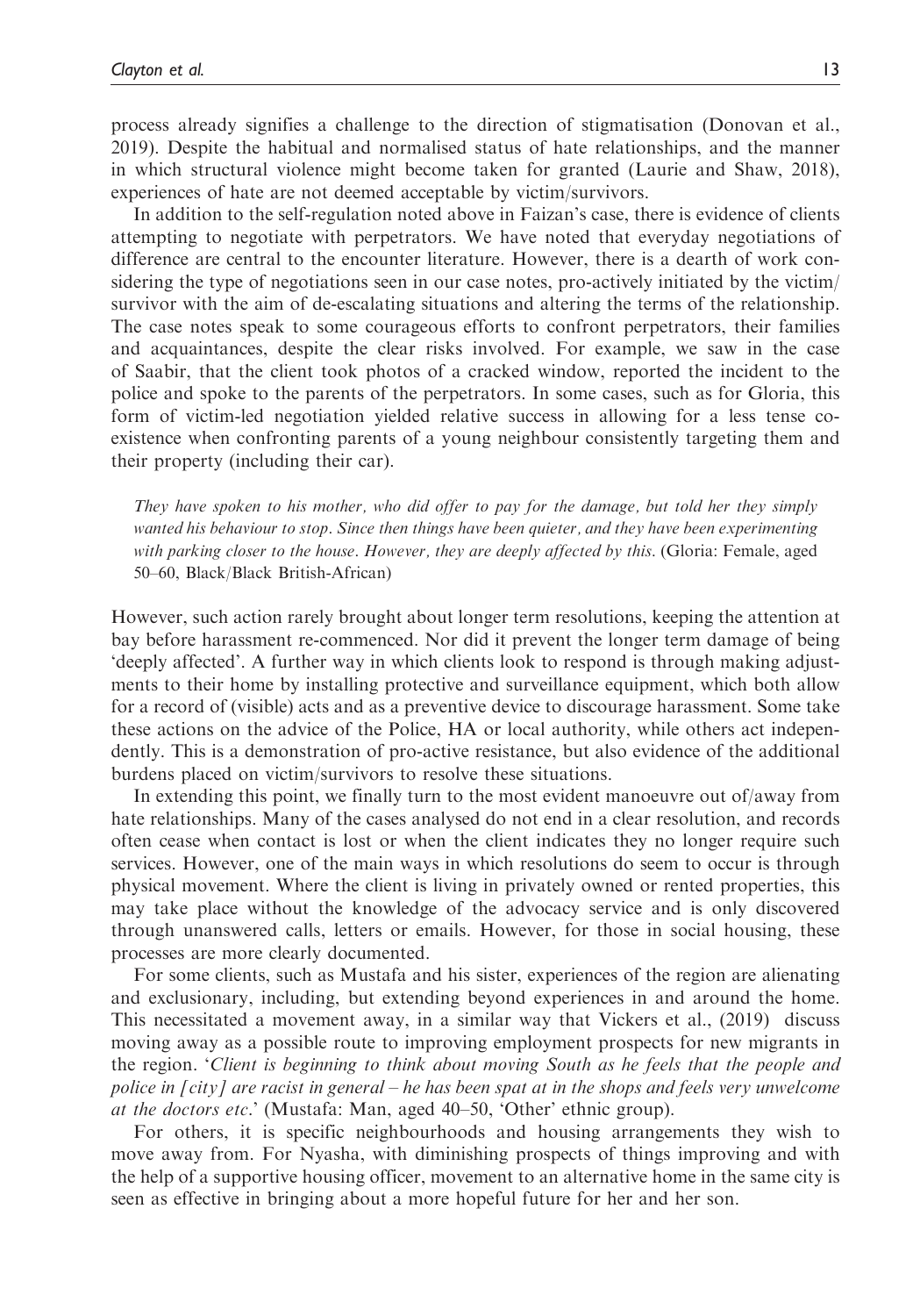The lady from [HA] came out to see her the day before and was very supportive; she wishes she'd known about their Victim Support service sooner. The lady has put her down as a priority to move home, which the client has decided she would like to do. She said she feels that she has a future now. (Nyasha: Female, aged 40-50, 'Other' ethnic group)

As noted in relation to the experiences of those seeking asylum, some clients have no influence over such re-location. Others can exercise a degree of choice but may be hampered by the lack of recognition that characterises hate relationships. Such an absence of evidence restricts escalation and prioritisation by local authorities and HAs. Others may need to balance additional considerations and commitments. Some clients may have established support networks, employment and/or school places locally. Nyasha, for example, despite eventually wishing to move, originally expressed reluctance due to the potential disruption caused and a reticence to upend lives because of the actions of others. 'Advocate explains' that the client doesn't want to move, because "her house is there, and it is close to her son's school, where she also works"'.

In some cases, the difficulties involved in moving may result in financial penalties, practical difficulties, unwanted effort and additional investments (e.g. specially adapted homes, decorated homes). For others, such as Rose, moving home offered little hope that scenarios would improve due to the limited options within both private rental sector and the social housing system where residents would be placed in poor housing or neighbourhoods deemed 'unsafe':

She was offered a house by  $[HA]$ , but she doesn't want to move because it has one bedroom less that the current home and she doesn't want to get rid of furniture it has cost her to buy or to start everything (in terms of decorating) from scratch ... Police have advised her that the area she has been offered is unsafe and not a good area. She would rather not move at all. (Rose: Woman, aged 30–40, Black/Black British-African)

Escape through mobility highlights that harmful encounters are experienced as enduring situated relationships concentrated in and around the home. It also speaks to additional burdens placed on those already subjected to racism: a requirement to adapt to their own marginalisation by moving away, rather than a concerted systemic effort to deal the practices that sustain such relationships.

## **Conclusions**

Much of the literature dealing with urban encounters focuses on how risky and fraught interactions speak to the contingency of identity and belonging, with a central concern for progressive potentialities. While we value the counter-politics of thinking through identities that are subject to re-working, our research highlights that the terms, risks and burdens of different forms of encounter require further consideration. We highlight the unevenly distributed risks that the 'throwntogetherness' (Massey, 2005) of specific urban places might present, where power geometries condition the manner of negotiations. We draw attention to how patterns of encounters form in neighbourhoods through routines of familiarisation, in violent, exclusionary and racialised forms. We have illustrated this through cases recorded by a hate crime advocacy organisation in North East England to show that for a significant number of clients, enduring and often what is seen as 'low level' violence accrues in and around the home in the form of 'hate relationships'.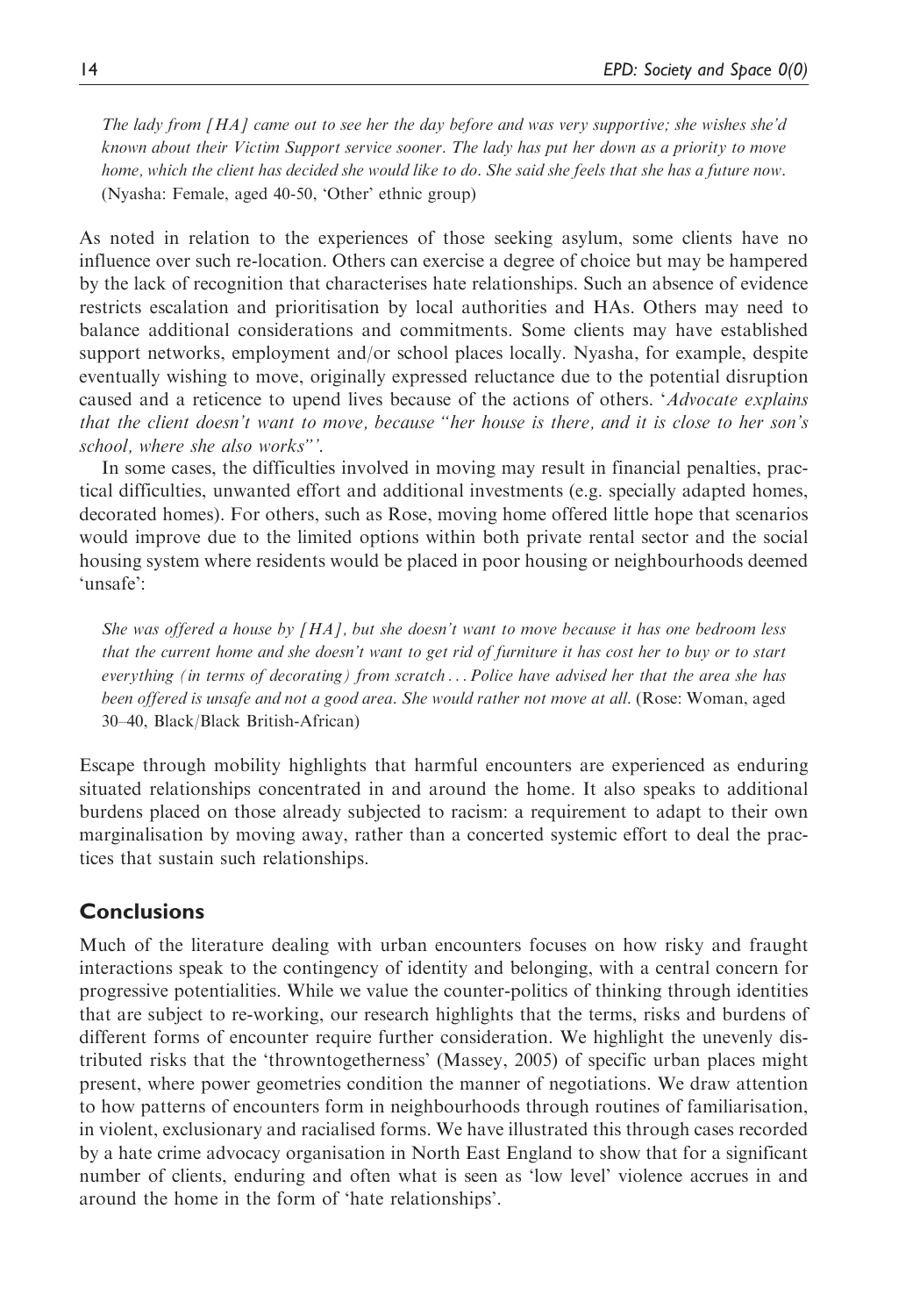Through 'hate relationships', we address the call from Laurie and Shaw (2018: 10) to 'better comprehend violence in its multiple forms'. We draw upon the domestic violence literature to suggest there are parallels with patterns of coercion and control, which are often unidentified, mis-identified or condoned by those in positions of authority. Akin to experiences of domestic violence, the temporal and spatial dimensions of such relationships include a drawn-out psycho-social toll, feelings of insecurity and experiences of entrapment. We recognise our study brings attention to specific manifestations of racism, and that discrimination is not solely experienced through such relationships. We also acknowledge the experiences discussed in this paper are not representative of all racialised lives in the region and do not capture the full and complex experience of those working with the advocacy organisation. At the same time, given these are often hidden experiences which intensify marginalisation in often unbearable ways, there is a vital specificity to accounts which we can reasonably assume speak to a wider phenomenon.

Employing the language of a relationship not only allows us to recognise the temporal nature of these forms of racist violence but also the socio-spatial connections between individual actions, places and wider relations that frame the possibility of harmful encounters. As such, there is a need to recognise the power of both situated moments of encounter as violent everyday realities and the relational connections *seemingly* beyond those moments. Despite evidence of active and courageous forms of negotiation, the forces at work through everyday encounters condition resistant acts. We draw attention to embedded inequalities of 'race' and class, but also institutional practices that facilitate entrapment. We explore situations in which victim/survivors are concentrated in often marginalised neighbourhoods and residualised housing tenures where tensions are heightened, but where institutional responses are too often characterised by lack of proof, disbelief and forms of collusion. This seems particularly important when considering the dynamics of racisms experienced in places that have been most adversely affected by a 'chronic urban trauma' (Pain, 2019).

Crucially, any efforts to thin out 'the accumulation of racial difference' (Nayak, 2010: 2374) must deal with the concentrated, enduring and cumulative nature of harmful encounters and their relations to broader power geometries of 'race' and racism. We suggest that closer attention must be paid to the violent force of encounters which build through space and time, re-producing racialised power relations as a slow psycho-social toll and an overwhelming force. These are encounters that are hard to escape and which restrict more progressive possibilities. Perhaps more than scratches, bumps, crackles or hisses (Nayak, 2017), our research speaks to experiences defined by a persistent and sometimes deafening white noise. Action to prevent hate relationships and the encounters that constitute them requires progress on multiple fronts that are sensitive to place-based dynamics. This includes, but is not limited to practices of housing, criminal, racial and social justice – with the desire to be free from harmful encounters at the very centre.

#### Declaration of conflicting interests

The author(s) declared no potential conflicts of interest with respect to the research, authorship, and/ or publication of this article.

#### Funding

The author(s) received no financial support for the research, authorship, and/or publication of this article.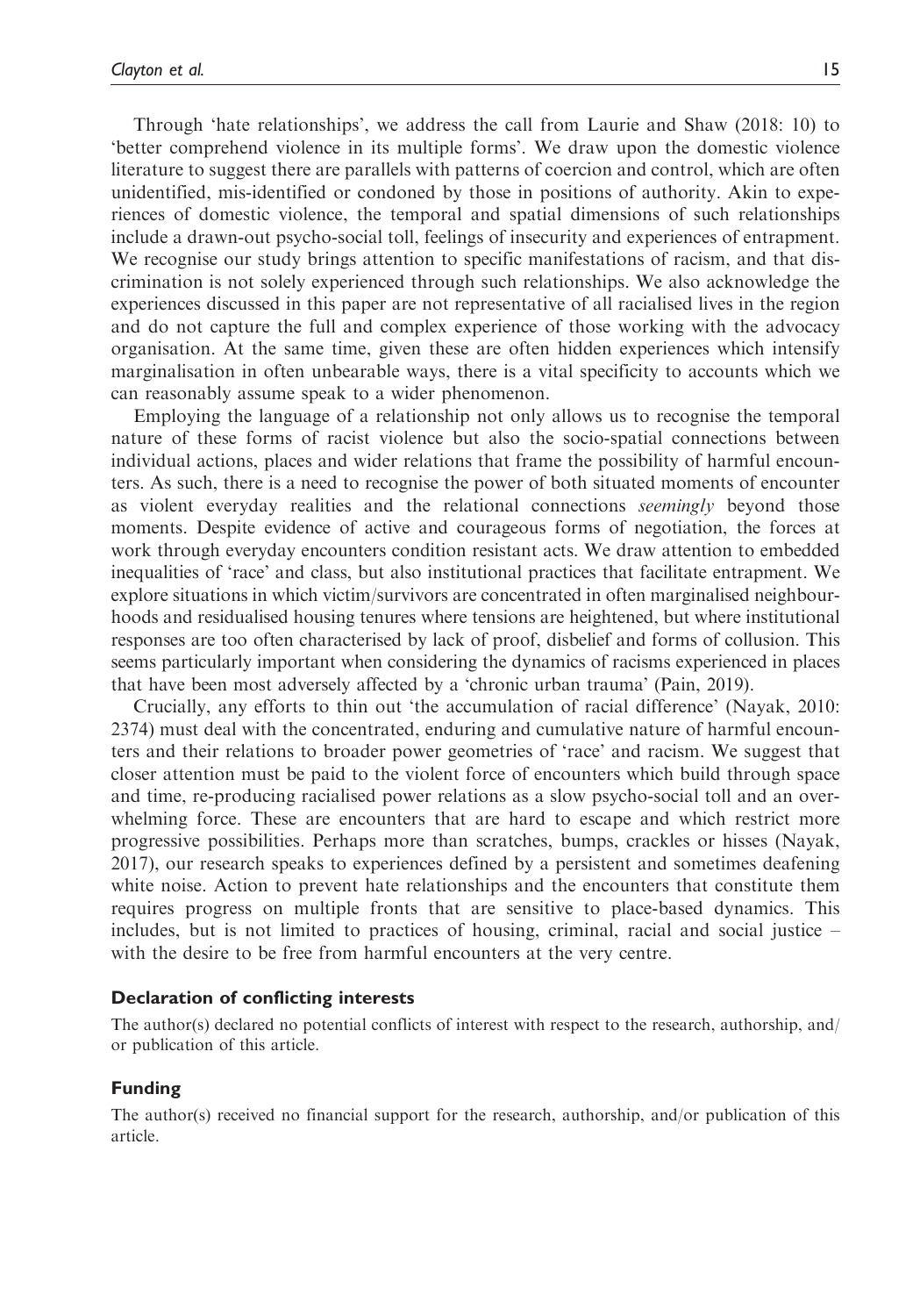#### ORCID iD

John Clayton **b** <https://orcid.org/0000-0003-3898-1185>

#### **Notes**

- 1. Names used in excerpts are pseudonyms.
- 2. The ethnicity of clients is classified by the advocacy organisation.
- 3. This has been subjected to important critiques given the role of rurality in processes of racialisation and the changing geographies of multiculture that Neal et al. (2019) outline.
- 4. This related to referrals from 149 clients, 148 of which were accepted.
- 5. In the UK, 'White British' is a commonly used, yet problematic categorisation, which denotes those who identify (or are identified) as racially 'white' and nationally/ethnically British. Often these identifications are hegemonic and subject to conflation.
- 6. This included several cases that identified intersections between 'race' and religion, disability and gender.
- 7. With one client identifying as neither male nor female.
- 8. This includes eight (23.5%) identified as Black/Black British-African, three (8.8%) as Asian/Asian British-Pakistani, three (8.8%) as Asian/Asian British-Indian, two (5.9%) as Asian/Asian British-Bangladeshi, two (5.9%) as Asian/Asian British-Other, one (3.4%) as White-Other, one (3.4%) as Mixed-White/Black African, 10 (29.4%) as Other ethnic group and three (8.8%) as unknown.
- 9. This is relatively self-contained housing estate of mostly newer properties set within a larger multiethnic residential urban area in one of the most deprived parts of this city.

#### **References**

- Ahmed S (2000) Who knows? Knowing strangers and strangerness. Australian Feminist Studies 15(31): 49–68.
- Ahmed S (2001) The organisation of hate. Law and Critique 12(3): 345–365.
- Ahmed S (2007) A phenomenology of whiteness. Feminist Theory 8(2): 149–168.
- Allport GW (1954) The Nature of Prejudice. Cambridge, MA: Perseus Books.
- Amin A (2002) Ethnicity and the multicultural city: Living with diversity. Environment and Planning A: Economy and Space 34(6): 959–980.
- Askins K (2015) Being together: Everyday geographies and the quiet politics of belonging. ACME: An International Journal for Critical Geographies 14(2): 470–478.
- Askins K and Pain R (2011) Contact zones: Participation, materiality, and the messiness of interaction. Environment and Planning D: Society and Space 29(5): 803–821.
- Back L, Keith M, Khan A, et al. (2002) New Labour's white heart: Politics, multiculturalism and the return of assimilation. The Political Quarterly 73(4): 445–454.
- Back L and Sinha S (2016) Multicultural conviviality in the midst of racism's ruins. Journal of Intercultural Studies 37(5): 517–532.
- Bonilla-Silva E (2006) Racism without Racists: Color-Blind Racism and the Persistence of Racial Inequality in the United States. Lanham, MD: Rowman & Littlefield Publishers.
- Browne K, Bakshi L and Lim J (2011) 'It's Something You Just Have to Ignore': Understanding and addressing contemporary lesbian, gay, bisexual and trans safety beyond hate crime paradigms. Journal of Social Policy 40(4): 739–756.
- Butcher M (2019) Re-working encounter: The role of reflexivity in managing difference. Social and Cultural Geography 20(9): 1198–1217.
- Cassidy K (2020) Housing, the hyper-precarization of asylum seekers and the contested politics of welcome on Tyneside. Radical Housing Journal 2(1): 93-117.
- Clayton J (2008) Everyday geographies of marginality and encounter in the multicultural city. In: Dwyer C and Bressey C (eds) New Geographies of Race and Racism. London: Ashgate, pp.255–268.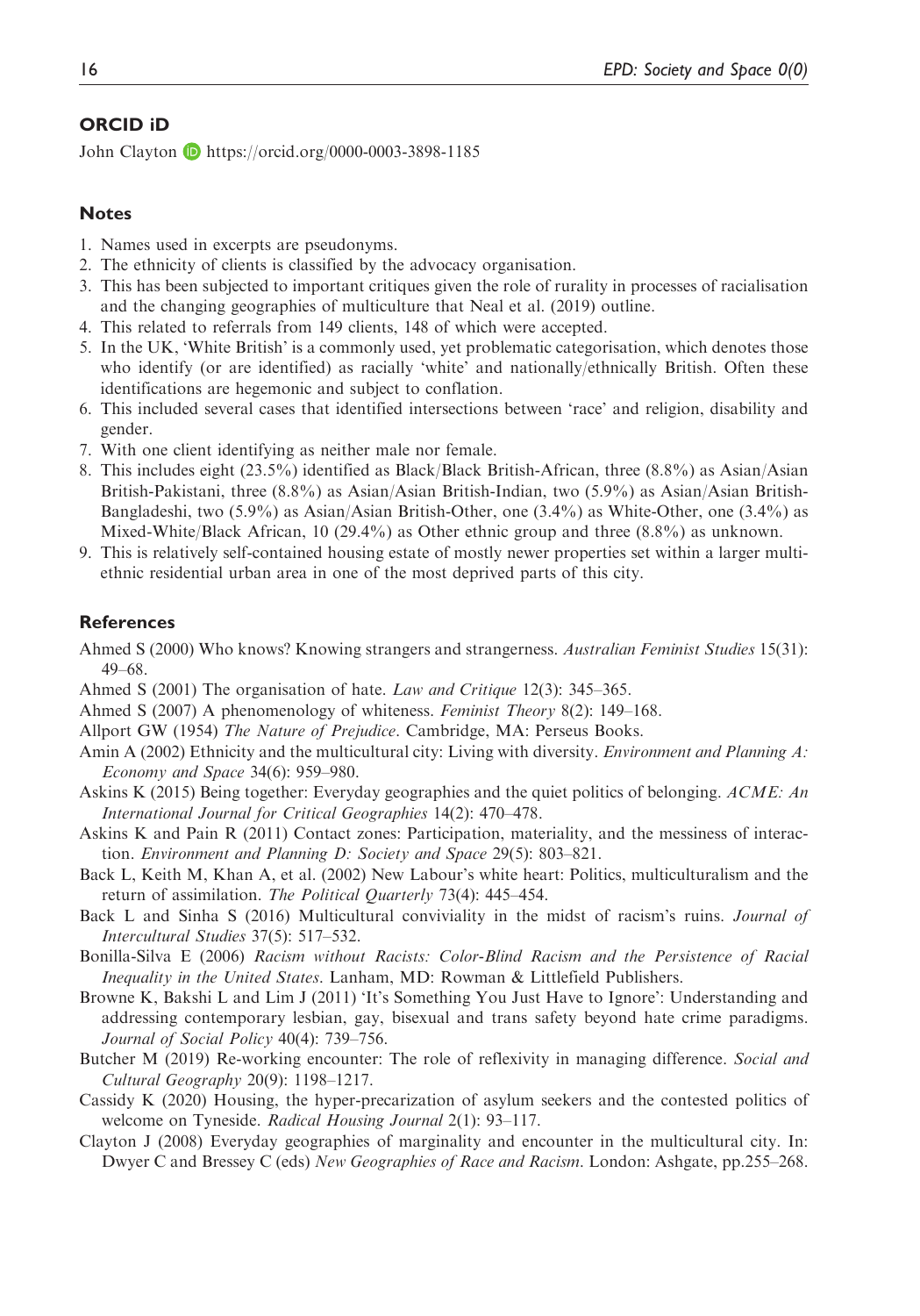- Clayton J (2009) Thinking spatially: Towards an everyday understanding of inter-ethnic relations. Social and Cultural Geography 10(4): 481–498.
- Clayton J, Donovan C and Macdonald SJ (2016) A critical portrait of hate crime/incident reporting in North East England: The value of statistical data and the politics of recording in an age of austerity. Geoforum 75: 64–74.
- Cook J, Dwyer P and Waite L (2011) 'Good relations' among neighbours and workmates? The everyday encounters of Accession 8 migrants and established communities in urban England. Population, Space and Place 17(6): 727–741.
- Darling J (2016) Privatising asylum: Neoliberalisation, depoliticisation and the governance of forced migration. Transactions of the Institute of British Geographers 41(3): 230–243.
- Darling J and Wilson HF (eds) (2016) *Encountering the City: Urban Encounters from Accra to New* York. London: Routledge.
- Dobash RE and Dobash RP (1979) Violence Against Wives: A Case Against the Patriarchy. New York: Free Press.
- Donovan C, Clayton J and Macdonald SJ (2019) New Directions in Hate Reporting Research: Agency, Heterogeneity and Relationality. Sociological Research Online 24(2): 185–202.
- Donovan C, Clayton J, Macdonald SJ, Ungureanu C and Knight M. (2021) Exploring 'hate relationships' through Connected Voice's Hate Crime Advocacy Service: Final project report. Durham University.
- Donovan C and Hester M (2014) Domestic Violence and Sexuality: What's Love Got to Do with It? Bristol: Policy Press.
- Gilroy P (2000) Against Race: Imagining Political Culture beyond the Color Line. Cambridge, MA: Harvard University Press.
- Gilroy P (2004) After Empire: Melancholia or Convivial Culture? London: Routledge.
- Gilroy P (2005) Melancholia or conviviality: The politics of belonging in Britain. Soundings 29: 48–59.
- Gilroy P, Sandset T, Bangstad S, et al. (2019) A diagnosis of contemporary forms of racism, race and nationalism: A conversation with Professor Paul Gilroy. Cultural Studies 33(2): 173–197.
- Goffman E (1961) Encounters: Two Studies in the Sociology of Interaction. Indianapolis, IN: Bobbs Merrill.
- Hall S (1997) Representation: Cultural Representations and Signifying Practices. London: Sage.
- Hall S (1999) From Scarman to Stephen Lawrence. History Workshop Journal (48): 187–197.
- Hall E and Bates E (2019) Hatescape? A relational geography of disability hate crime, exclusion and belonging in the city. Geoforum 101: 100-110.
- Hambly O, Rixom J, Singh S, et al. (2018) Hate Crime: A Thematic Review of the Current Evidence. London: UK Home Office.
- Harris A (2014) Conviviality, Conflict and distanciation in young people's local multicultures. Journal of Intercultural Studies 35(6): 571–587.
- Heil T (2014) Are neighbours alike? Practices of conviviality in Catalonia and Casamance. *European* Journal of Cultural Studies 17(4): 452–470.
- Heil T (2019) Conviviality on the Brink. Mecila Working Paper Series, No. 14, São Paulo: The Maria Sibylla Merian International Centre for Advanced Studies in the Humanities and Social Sciences Conviviality-Inequality in Latin America.
- Holloway SL (2007) Burning issues: Whiteness, rurality and the politics of difference. Geoforum 38(1): 7–20.
- Hooks B (1992) Black Looks: Race and Representation. Boston, MA: South End Press.
- Hopkins P (2019) Social geography I: Intersectionality. Progress in Human Geography 43(5): 937–947.
- Hopkins P, Clayton J and Tell MAMA (2020) Islamophobia and anti-Muslim Hatred in North East England, Newcastle University. Available at: [www.tellmamauk.org/wp-content/uploads/2020/06/](http://www.tellmamauk.org/wp-content/uploads/2020/06/ISLAMOPHOBIA-AND-ANTI-MUSLIM-HATRED-IN-NORTH-EAST-ENGLAND-090620.pdf) [ISLAMOPHOBIA-AND-ANTI-MUSLIM-HATRED-IN-NORTH-EAST-ENGLAND-090620.](http://www.tellmamauk.org/wp-content/uploads/2020/06/ISLAMOPHOBIA-AND-ANTI-MUSLIM-HATRED-IN-NORTH-EAST-ENGLAND-090620.pdf) [pdf](http://www.tellmamauk.org/wp-content/uploads/2020/06/ISLAMOPHOBIA-AND-ANTI-MUSLIM-HATRED-IN-NORTH-EAST-ENGLAND-090620.pdf) (accessed 21 September 2021).
- Hou J (2016) Deadly and lively encounters. In: Darling J and Wilson H (eds) Encountering the City. London: Routledge, pp.221–228.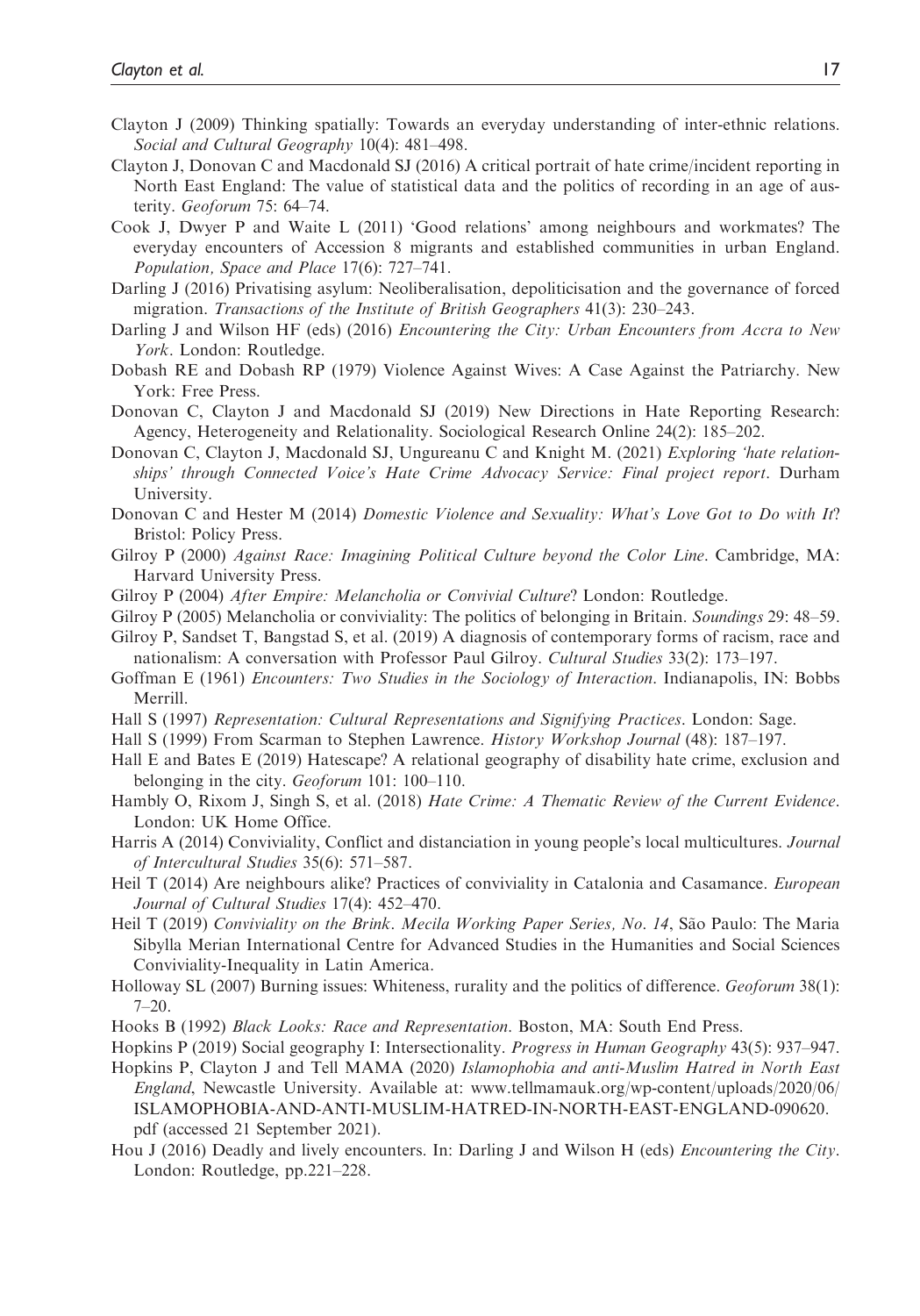- Jones H, Neal S, Mohan G, et al. (2015) Urban multiculture and everyday encounters in semi-public, franchised cafe spaces. The Sociological Review 63(3): 644–661.
- Kissoon P (2010) From persecution to destitution: A snapshot of asylum seekers' housing and settlement experiences in Canada and the United Kingdom. Journal of Immigrant  $\&$  Refugee Studies 8(1): 4–31.
- Koch I (2018) From welfare to lawfare: Environmental suffering, neighbour disputes and the law in UK social housing. Critique of Anthropology 38(2): 221–235.
- Laurie EW and Shaw IG (2018) Violent conditions: The injustices of being. *Political Geography* 65: 8–16.
- Laurier E and Philo C (2006) Possible geographies: A passing encounter in a café. Area 38: 353–363.
- Laurier E, Whyte A and Buckner K (2002) Neighbouring as an occasioned activity: "Finding a Lost Cat". Space and Culture 5(4): 346–367.
- Listerborn C (2015) Geographies of the veil: Violent encounters in urban public spaces in Malmö, Sweden. Social and Cultural Geography 16(1): 95–115.
- Little J (2020) Violence, the body and the spaces of intimate war. Geopolitics 25(5): 1118–1137.
- Lobo M (2015) Gestures of judgement and welcome in public spaces: Hypervisible migrant newcomers in Darwin, Australia. Journal of Cultural Geography 32(1): 54–67.
- McGhee  $D$  (2003) Moving to 'our' common ground  $-A$  critical examination of community cohesion discourse in twenty-first century Britain. The Sociological Review 51(3): 376–404.
- Macdonald SJ, Donovan C and Clayton J (2021) 'I may be left with no choice but to end my torment': Disability and intersectionalities of hate crime. Disability and Society DOI: 10.1080/ 09687599.2021.1928480.
- Mason G (2005a) Being hated: Stranger or familiar? Social & Legal Studies 14(4): 585–605.
- Mason G (2005b) Hate crime and the image of the stranger. The British Journal of Criminology 45(6): 837–859.
- Massey D (2005) For Space. London: Sage.
- Matejskova T and Leitner H (2011) Urban encounters with difference: The contact hypothesis and immigrant integration projects in eastern Berlin. Social and Cultural Geography 12(7): 717–741.
- Méndez ML and Otero G (2018) Neighbourhood conflicts, socio-spatial inequalities, and residential stigmatisation in Santiago, Chile. Cities 74: 75–82.
- Moffette D and Ridgley J (2018) Sanctuary city organizing in Canada: From hospitality to solidarity. Migration and Society 1(1): 147–155.
- Moran D, Turner J and Schliehe AK (2018) Conceptualizing the carceral in carceral geography. Progress in Human Geography 42(5): 666–686.
- Nayak A (2010) Race, affect, and emotion: Young people, racism, and graffiti in the postcolonial English suburbs. Environment and Planning A: Economy and Space 42(10): 2370–2392.
- Nayak A (2017) Purging the nation: Race, conviviality and embodied encounters in the lives of British Bangladeshi Muslim young women. Transactions of the Institute of British Geographers 42(2): 289–302.
- Neal S, Bennett K, Cochrane A, et al. (2013) Living multiculture: Understanding the new spatial and social relations of ethnicity and multiculture in England. Environment and Planning C: Government and Policy 31(2): 308–323.
- Neal S, Bennett K, Cochrane A, et al. (2019) Community and conviviality? Informal social life in multicultural places. Sociology 53(1): 69–86.
- Oosterlynck S, Schuermans N and Loopmans M (eds) (2017) Place, Diversity and Solidarity. London: Routledge.
- Pain R (2014) Everyday terrorism: Connecting domestic violence and global terrorism. Progress in Human Geography 38: 531–550.
- Pain R (2019) Chronic urban trauma: The slow violence of housing dispossession. Urban Studies 56(2): 385–400.
- Pain R and Staeheli L (2014) Introduction: Intimacy-geopolitics and violence. Area 46(4): 344–347.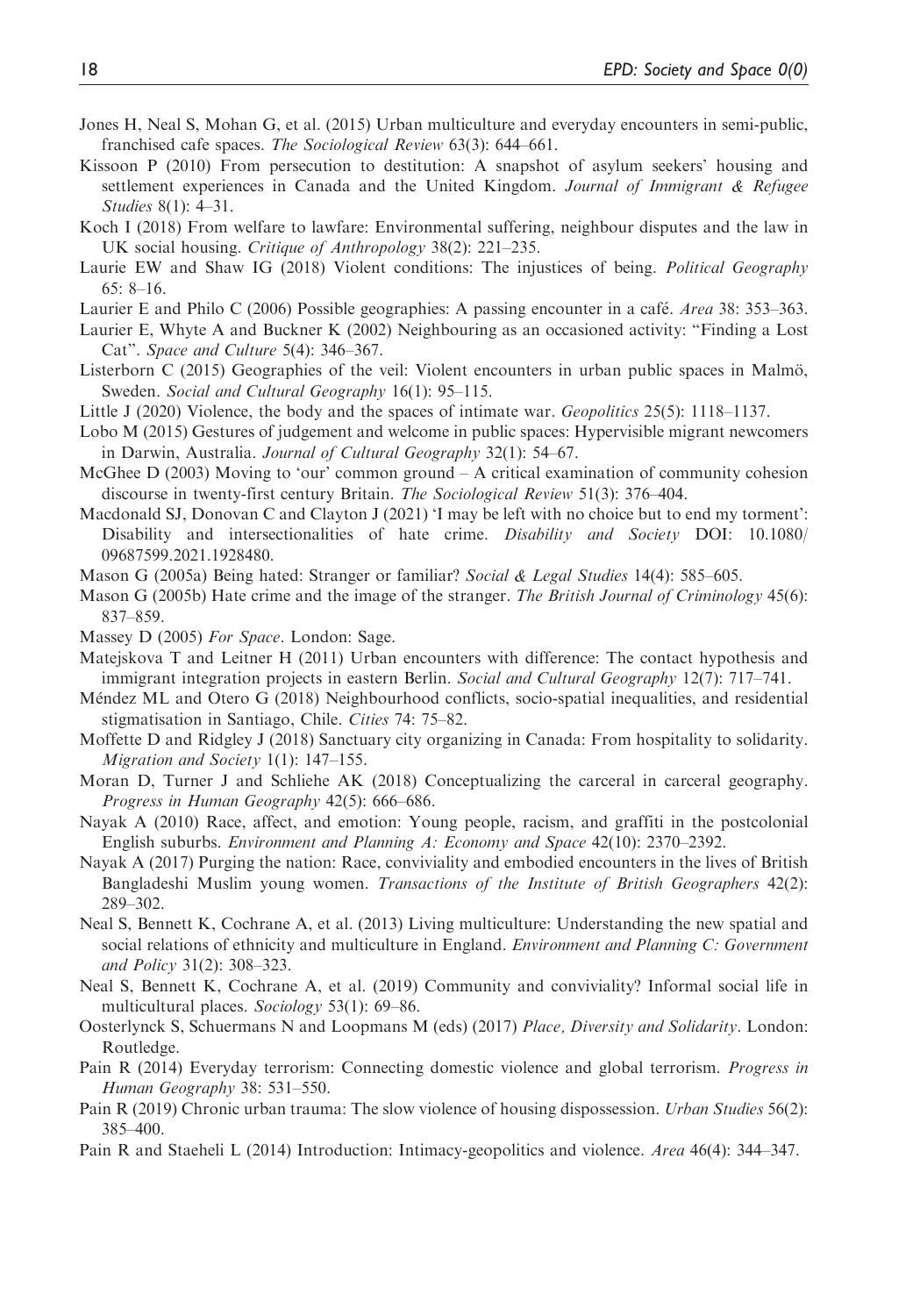- Peterson M (2020) Micro aggressions and connections in the context of national multiculturalism: Everyday geographies of racialisation and resistance in contemporary Scotland. *Antipode* 52(5): 1393–1412.
- Phillips D, Davis C and Ratcliffe P (2007) British Asian narratives of urban space. Transactions of the Institute of British Geographers 32(2): 217–234.
- Rogaley B (2020) Stories from a Migrant City: Living and Working Together in the Shadow of Brexit. Manchester: Manchester University Press.
- Schutz WC (1973) Elements of Encounter. Big Sur, CA: Joy Press.
- Spicer N (2008) Places of exclusion and inclusion: Asylum-seeker and refugee experiences of neighbourhoods in the UK. Journal of Ethnic and Migration Studies 34(3): 491–510.
- Stevens Q (2007) The Ludic City: exploring the Potential of Public Spaces. London: Routledge.
- Straughan E, Bissell D and Gorman-Murray A (2020) The politics of stuckness: Waiting lives in mobile worlds. Environment and Planning C: Politics and Space 38(4): 636–655.
- Tyner J (2016) Herding elephants: Geographic perspectives on gendered violence. Dialogues in Human Geography 6(2): 190–197.
- Valentine G (2008) Living with difference: Reflections on geographies of encounter. Progress in Human Geography 32(3): 323–337.
- Valentine G, Piekut A and Harris C (2015) Intimate encounters: The negotiation of difference within the family and its implications for social relations in public space. The Geographical Journal 181(3): 280–294.
- Vickers T, Clayton J, Davison H, et al. (2019) Dynamics of precarity among 'new migrants': exploring the worker–capital relation through mobilities and mobility power. *Mobilities* 14(5): 696–714.
- Walters MA, Brown R and Wiedlitzka S (2016) Causes and Motivations of Hate Crime. London: Equality and Human Rights Commission.
- Watson S and Anamik S (2013) Suburban drifts: Mundane multiculturalism in outer London. *Ethnic* and Racial Studies 36(12): 2016–2034.
- Wilson HF (2011) Passing propinquities in the multicultural city: The everyday encounters of bus passengering. Environment and Planning A: Economy and Space 43(3): 634–649.
- Wilson HF (2017) On geography and encounter: Bodies, borders, and difference. *Progress in Human* Geography 41(4): 451–471.
- Wise A (2009) Everyday Multiculturalism: Transversal Crossings and Working Class Cosmopolitans. In: Wise, A and Velayutham, S(eds) Everyday Multiculturalism. London: Palgrave Macmillan, pp.21–45.
- Wise A and Velayutham S (eds) (2009) Everyday Multiculturalism. Berlin: Springer.
- Wise A and Noble G (2016) Convivialities: An orientation. Journal of Intercultural Studies 37(5): 423–431.

#### Biographical notes

John Clayton is Senior Lecturer in Human Geography in the Department of Geography and Environmental Sciences at Northumbria University, UK. John is a social geographer, interested in the connections between space, identities and inequalities. His research mainly centres around geographies of 'race', ethnicity and multiculture, particularly in the British context. John has explored everyday multiculturalism, experiences of work for 'new migrants', emotions of diaspora and current collaborative work focuses on the reporting of intersectional hate crime/incidents and the geographies of both 'hate relationships' and cuckooing (home takeovers).

Catherine Donovan is Professor of Sociology in the Department of Sociology at Durham University, UK. Catherine's current research interests are the use of violent and abusive behaviours by lesbians, gay men, bisexual women and men and/or trans people in their intimate relationships; the implications of love for making sense of and addressing domestic